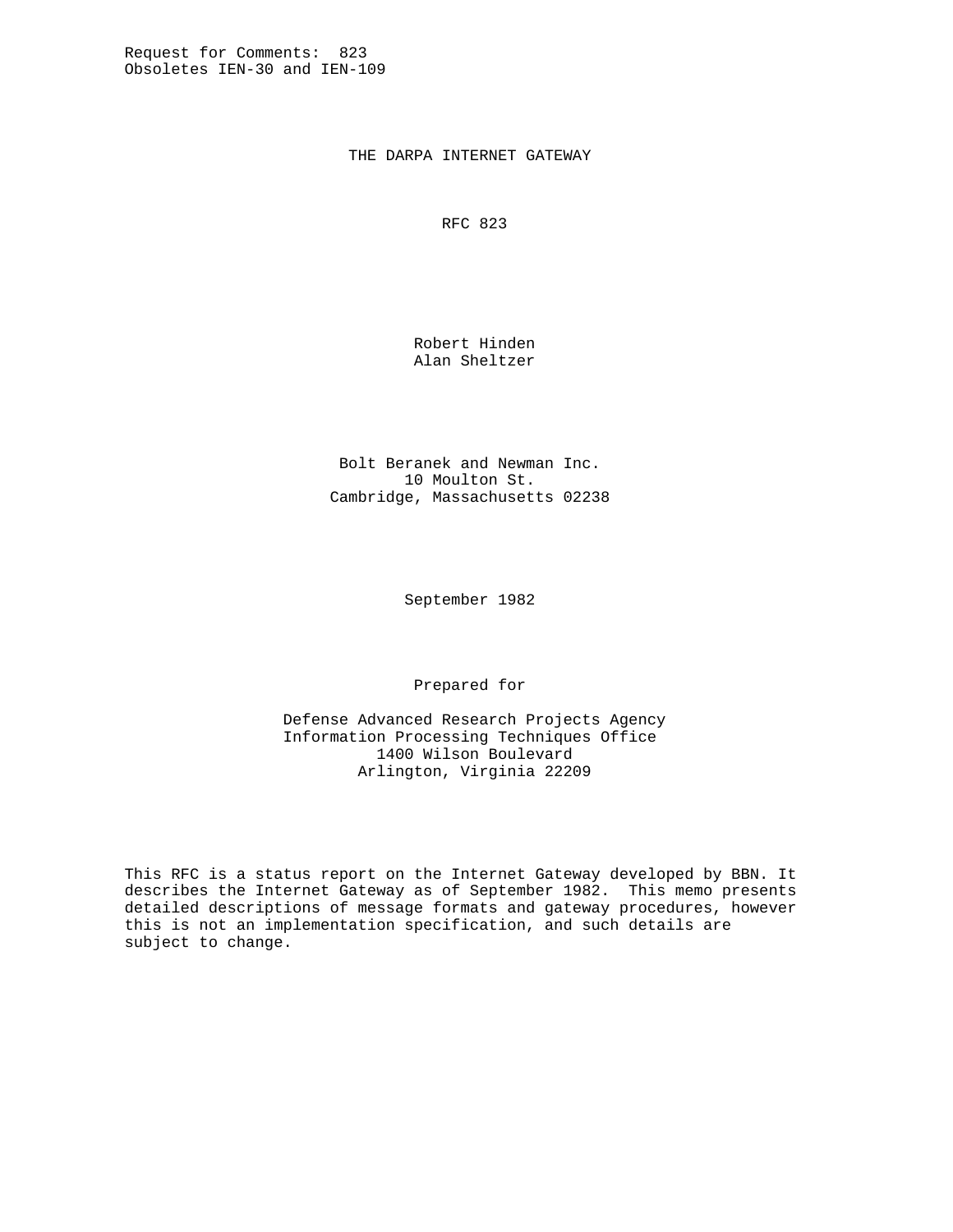# Table of Contents

| 1              |                                                   |
|----------------|---------------------------------------------------|
| $\overline{2}$ |                                                   |
| 3              |                                                   |
| 3.1            | 5                                                 |
| 3.2            | 6                                                 |
| 3.3            | 7                                                 |
| 3.4            |                                                   |
| 3.5            |                                                   |
| 3.6            | 10                                                |
| 3.7            | 10                                                |
| 4              | PROTOCOLS SUPPORTED BY THE GATEWAY<br>12          |
| 4.1            | 12<br>Cross-Net Debugging Protocol                |
| 4.2            | 12<br>Host Monitoring Protocol                    |
| 4.3            | 14                                                |
| 4.4            | Gateway-to-Gateway Protocol<br>14                 |
| 4.4.1          | Determining Connectivity to Networks<br>14        |
| 4.4.2          | Determining Connectivity to Neighbors<br>16       |
| 4.4.3          | Exchanging Routing Information<br>17              |
| 4.4.4          | Computing Routes<br>19                            |
| 4.4.5          | 22<br>Non-Routing Gateways                        |
| 4.4.6          | Adding New Neighbors and Networks<br>23           |
| 4.5            | Exterior Gateway Protocol 24                      |
| 5              |                                                   |
| 5.1            | Software Structure 26                             |
| 5.1.1          |                                                   |
| 5.1.2          | Network Software 27                               |
| 5.1.3          | Shared Gateway Software 29                        |
| 5.2            | 29                                                |
| 5.2.1          | 29                                                |
| 5.2.2          | 30                                                |
| 5.2.3          | 31                                                |
|                | 32<br>APPENDIX A. GGP Message Formats             |
|                | APPENDIX B. Information Maintained by Gateways 39 |
|                | APPENDIX C. GGP Events and Responses<br>41        |
|                |                                                   |
|                |                                                   |

 $-$ i $-$ i $-$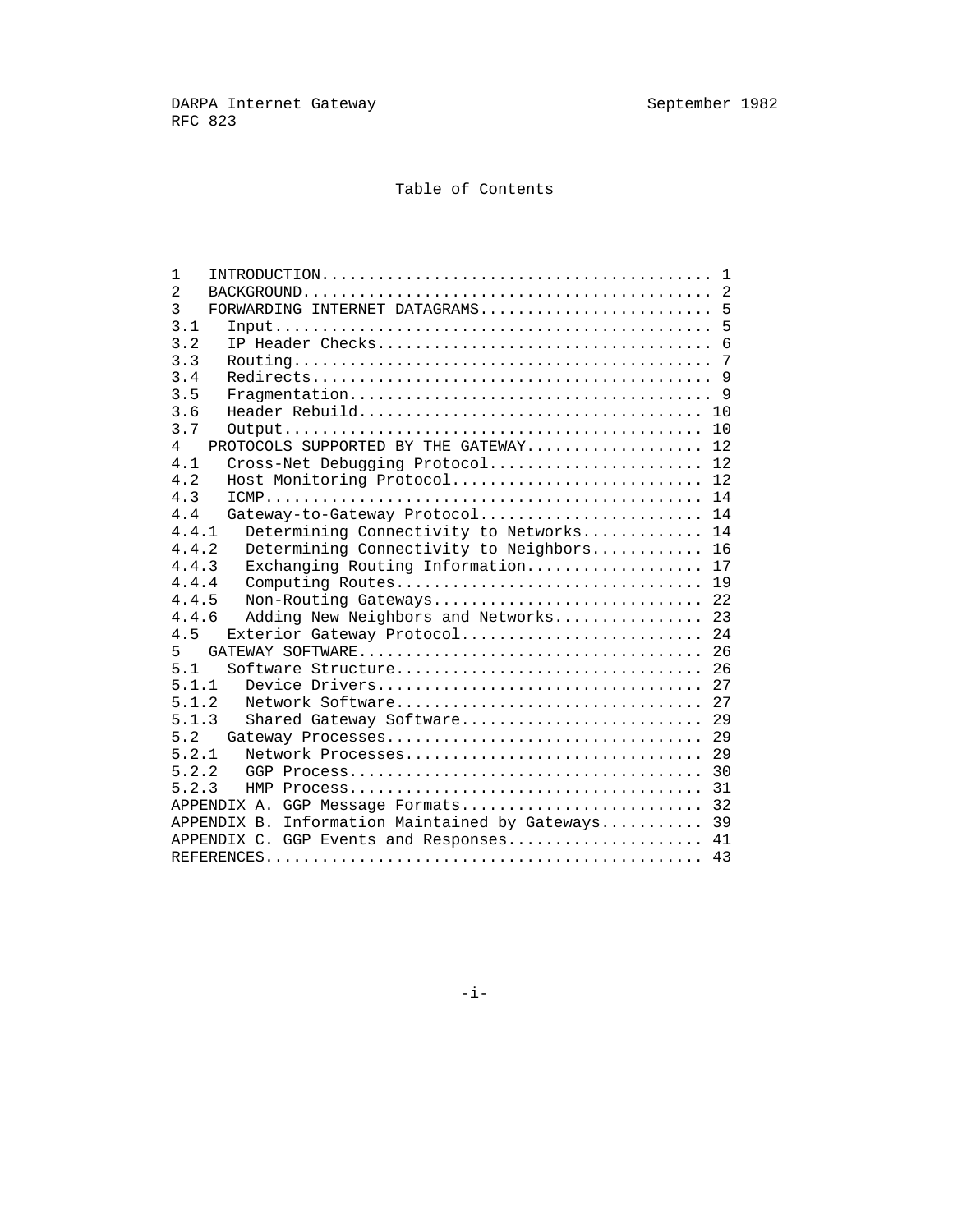# 1 INTRODUCTION

 This document explains the design of the Internet gateway used in the Defense Advanced Research Project Agency (DARPA) Internet program. The gateway design was originally documented in IEN-30, "Gateway Routing: An Implementation Specification" [2], and was later updated in IEN-109, "How to Build a Gateway" [3]. This document reflects changes made both in the internet protocols and in the gateway design since these documents were released. It supersedes both IEN-30 and IEN-109.

 The Internet gateway described in this document is based on the work of many people; in particular, special credit is given to V. Strazisar, M. Brescia, E. Rosen, and J. Haverty.

 The gateway's primary purpose is to route internet datagrams to their destination networks. These datagrams are generated and processed as described in RFC 791, "Internet Protocol - DARPA Internet Program Protocol Specification" [1]. This document describes how the gateway forwards datagrams, the routing algorithm and protocol used to route them, and the software structure of the current gateway. The current gateway implementation is written in macro-11 assembly language and runs in the DEC PDP-11 or LSI-11 16-bit processor.

 $-1-$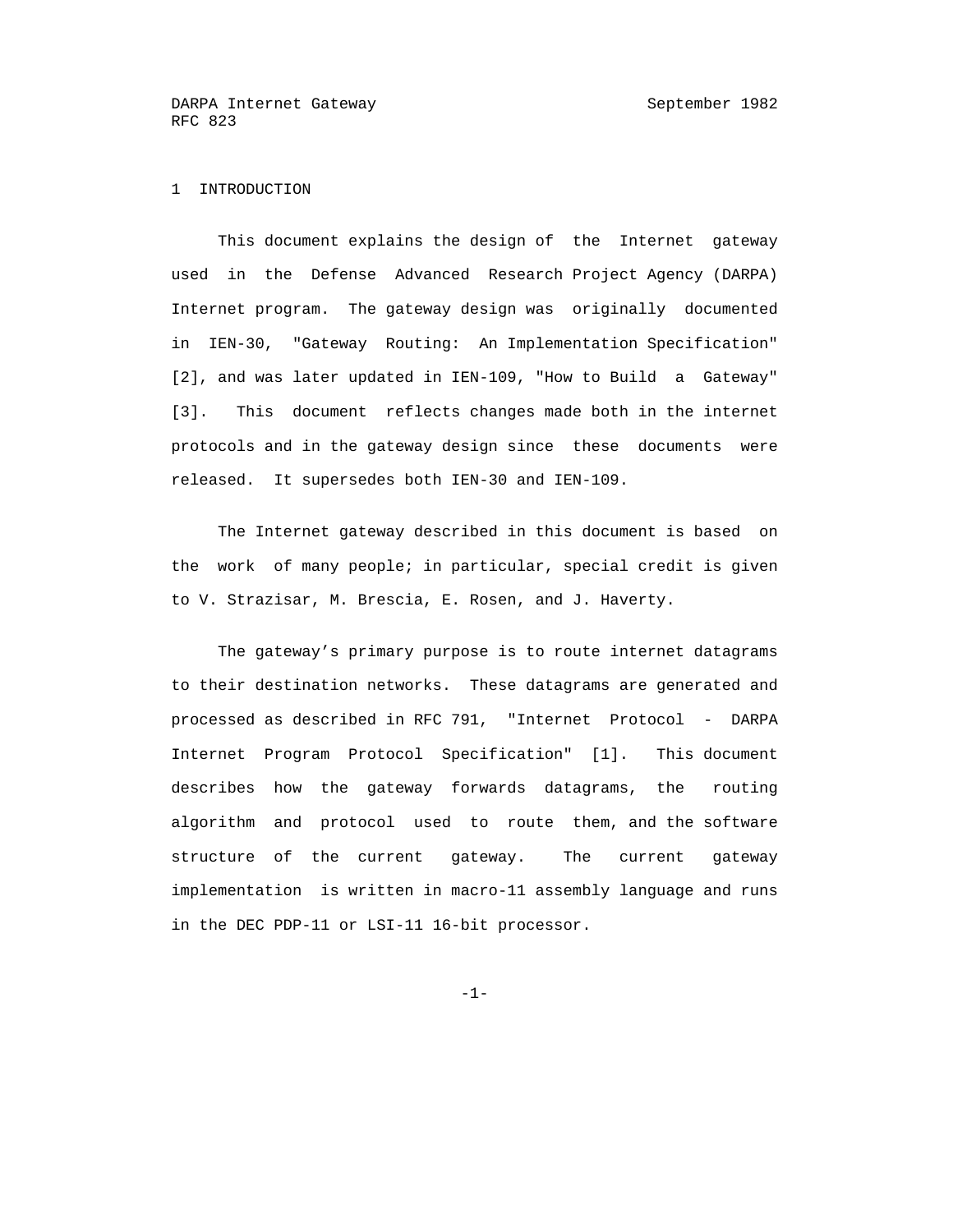# 2 BACKGROUND

 The gateway system has undergone a series of changes since its inception, and it is continuing to evolve as research proceeds in the Internet community. This document describes the implementation as of mid-1982.

 Early versions of gateway software were implemented using the BCPL language and the ELF operating system. This implementation evolved into one which used the MOS operating system for increased performance. In late 1981, we began an effort to produce a totally new gateway implementation. The primary motivation for this was the need for a system oriented towards the requirements of an operational communications facility, rather than the research testbed environment which was associated with the BCPL implementation. In addition, it was generally recognized that the complexity and buffering requirements of future gateway configurations were beyond the capabilities of the PDP-11/LSI-11 and BCPL architecture. The new gateway implementation therefore had a second goal of producing a highly space-efficient implementation in order to provide space for buffers and for the extra mechanisms, such as monitoring, which are needed for an operational environment.

-2-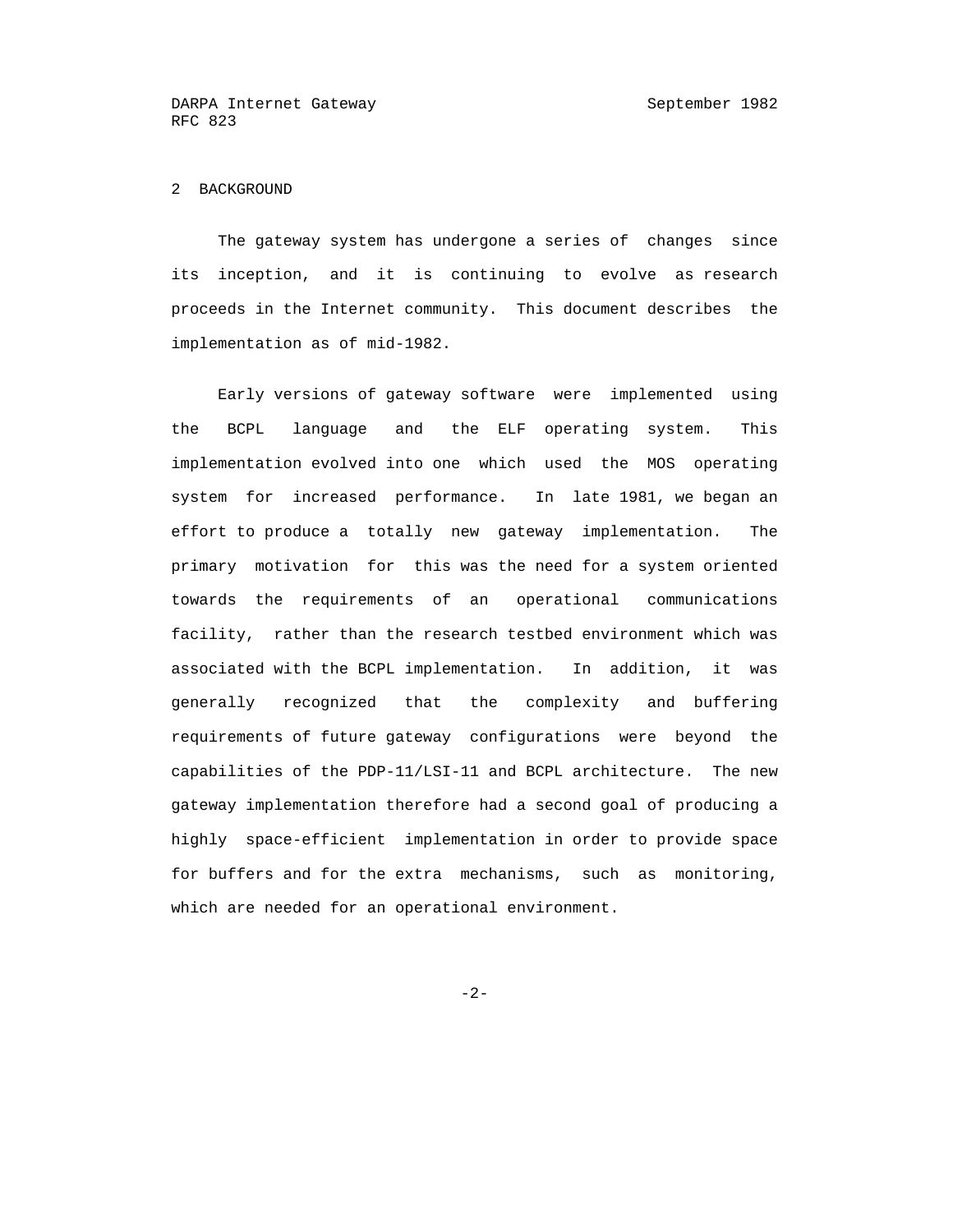This document describes the implementation of this new gateway which incorporates several mechanisms for operations activities, is coded in assembly language for maximum space efficiency, but otherwise is fundamentally the same architecture as the older, research-oriented, implementations.

 One of the results of recent research is the thesis that gateways should be viewed as elements of a gateway system, where the gateways act as a loosely-coupled packet-switching communications system. For reasons of maintainability and operability, it is easiest to build such a system in an homogeneous fashion where all gateways are under a single authority and control, as is the practice in other network implementations.

 In order to create a system architecture that permitted multiple sets of gateways with each set under single control but acting together to implement a composite single Internet System, new protocols needed to be developed. These protocols, such as the "Exterior Gateway Protocol," will be introduced in the later releases of the gateway implementation.

 We also anticipate further changes to the gateway architecture and implementation to introduce support for new

-3-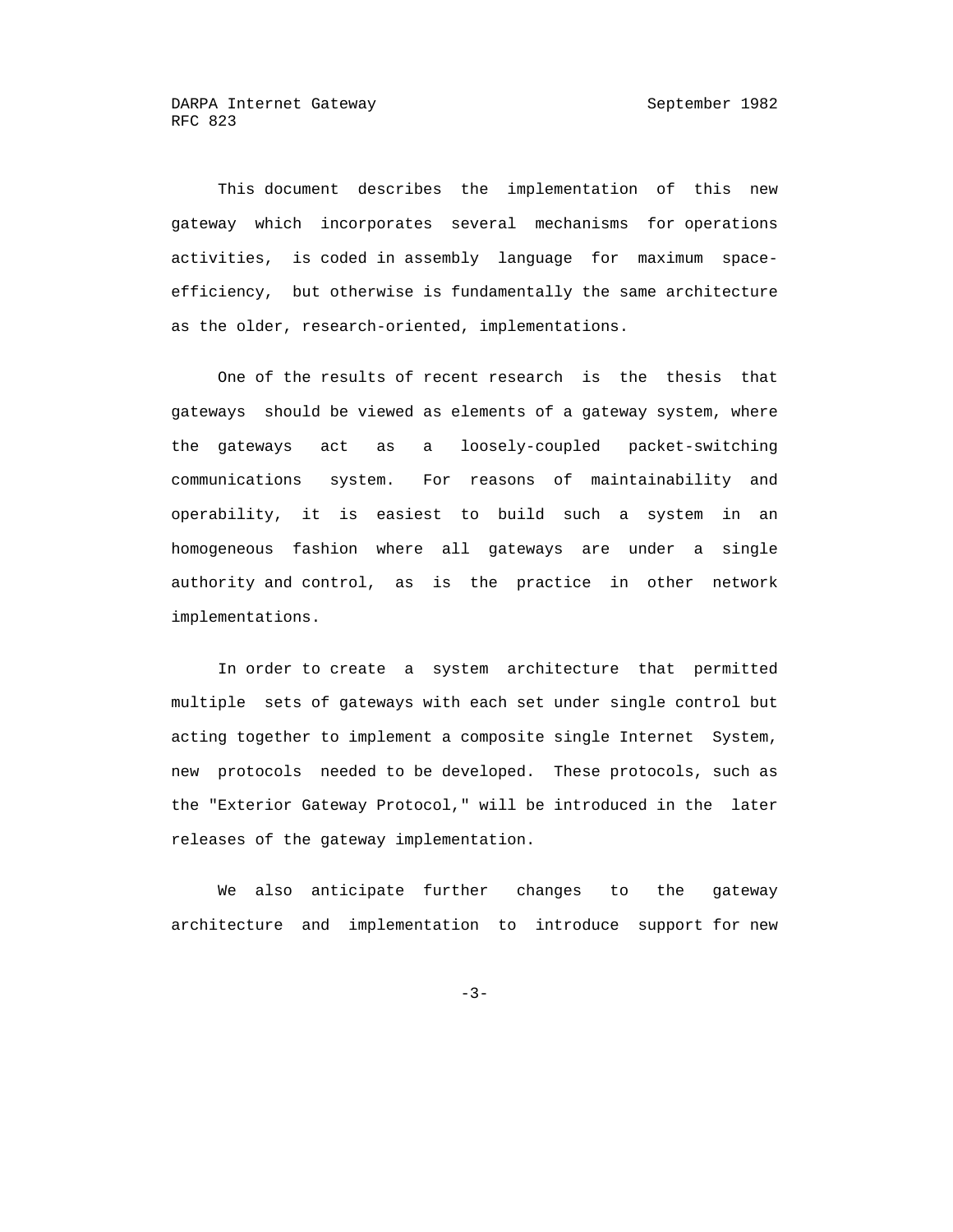capabilities, such as large numbers of networks, access control, and other requirements which have been proposed by the Internet research community. This document represents a snapshot of the current implementation, rather than a specification.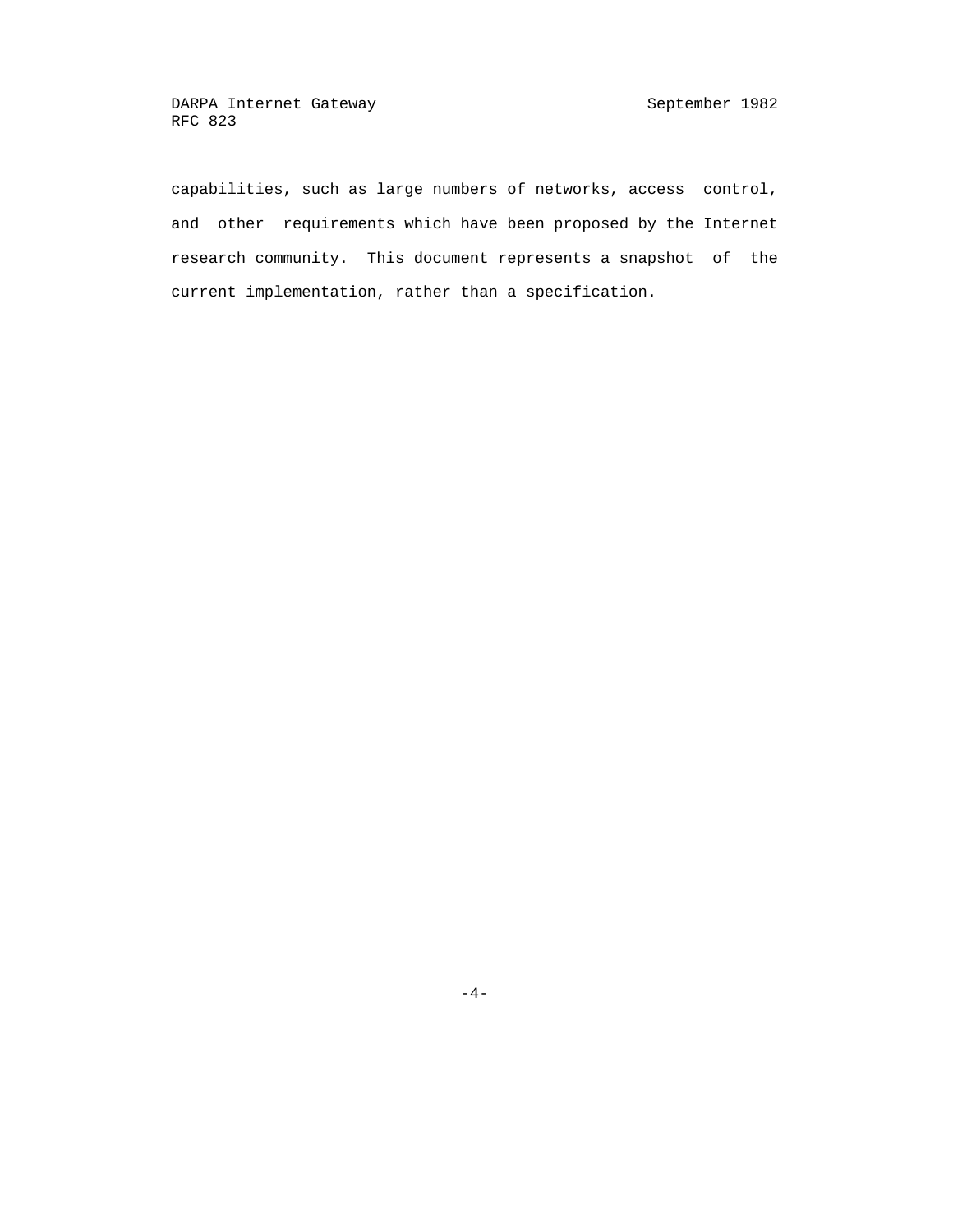# 3 FORWARDING INTERNET DATAGRAMS

 This section describes how the gateway forwards datagrams between networks. A host computer that wants an IP datagram to reach a host on another network must send the datagram to a gateway to be forwarded. Before it is sent into the network, the host attaches to the datagram a local network header containing the address of the gateway.

#### 3.1 Input

 When a gateway receives a message, the gateway checks the message's local network header for possible errors and performs any actions required by the host-to-network protocol. This processing involves functions such as verifying the local network header checksum or generating a local network acknowledgment message. If the header indicates that the message contains an Internet datagram, the datagram is passed to the Internet header check routine. All other messages received that do not pass these tests are discarded.

 $-5$ -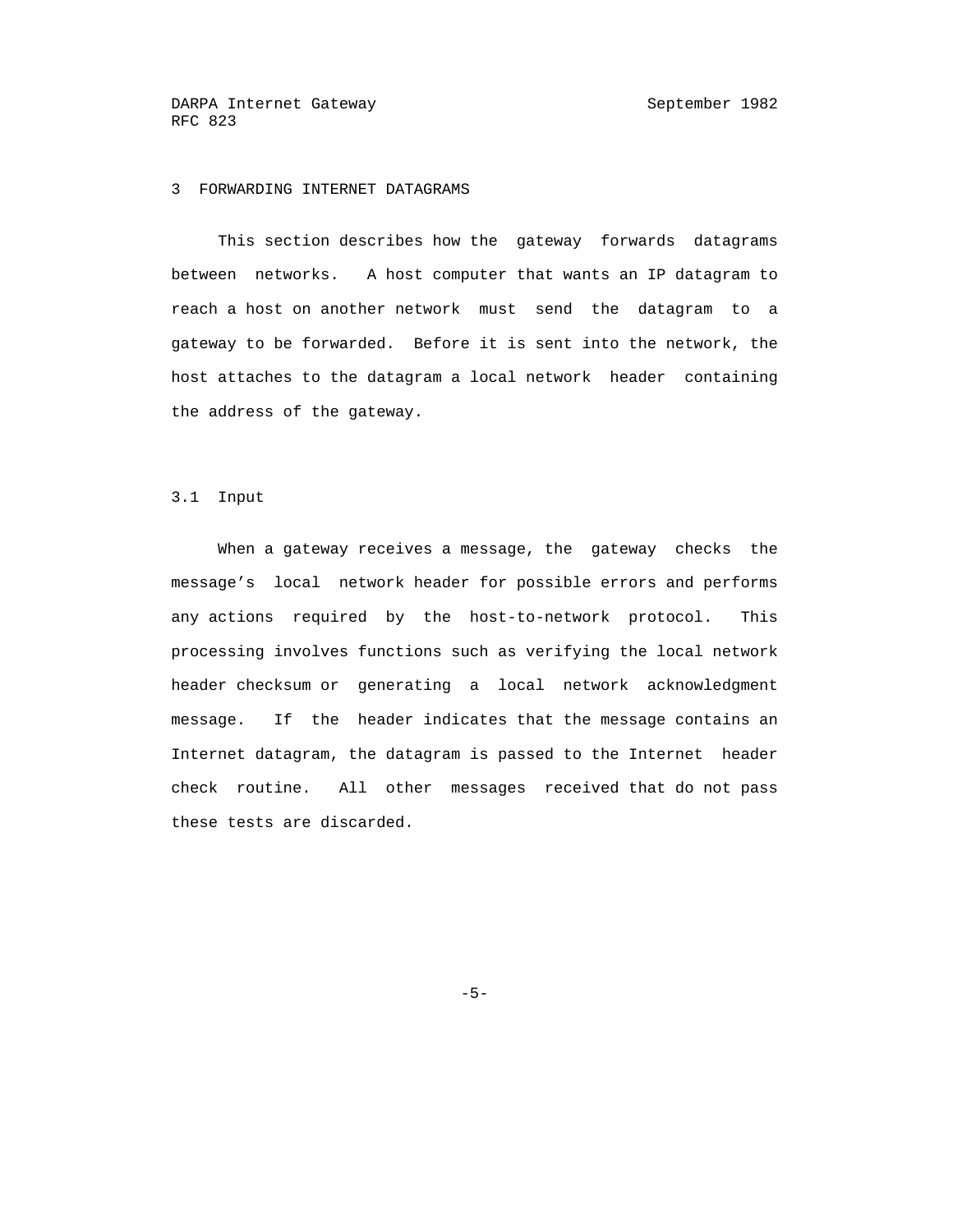# 3.2 IP Header Checks

 The Internet header check routine performs a number of validity tests on the IP header. Datagrams that fail these tests are discarded causing an HMP trap to be sent to the Internet Network Operations Center (INOC) [7]. The following checks are currently performed:

 o Proper IP Version Number o Valid IP Header Length ( >= 20 bytes) o Valid IP Message Length o Valid IP Header Checksum o Non-Zero Time to Live field

 After a datagram passes these checks, its Internet destination address is examined to determine if the datagram is addressed to the gateway. Each of the gateway's internet addresses (one for each network interface) is checked against the destination address in the datagram. If a match is not found, the datagram is passed to the forwarding routine.

 If the datagram is addressed to the gateway itself, the IP options in the IP header are processed. Currently, the gateway supports the following IP options:

 $-6-$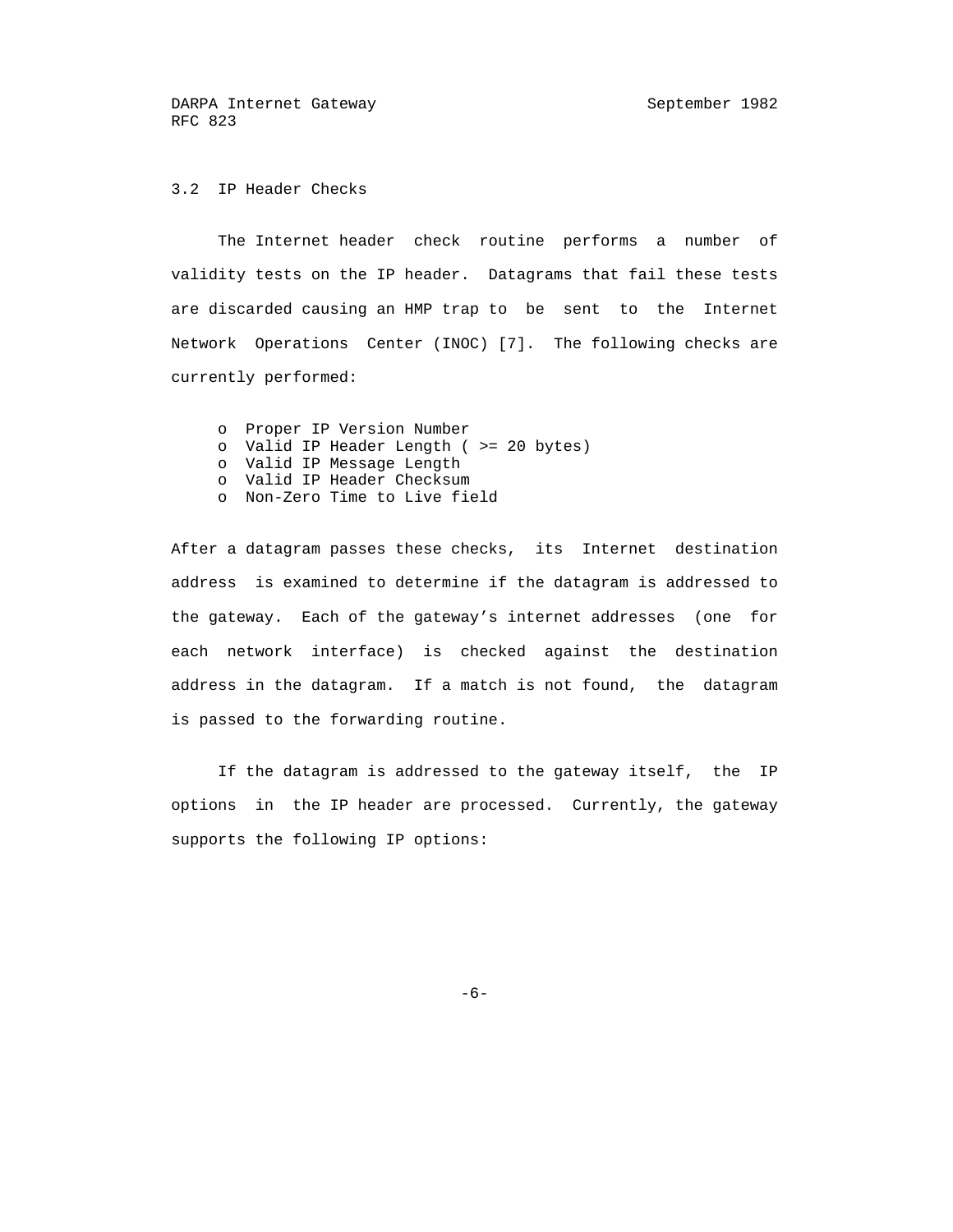o NOP o End of Option List

- o Loose Source and Record Route
- o Strict Source and Record Route

 The datagram is next processed according to the protocol in the IP header. If the protocol is not supported by the gateway, it replies with an ICMP error message and discards the datagram. The gateway does not support IP reassembly, so fragmented datagrams which are addressed to the gateway are discarded.

## 3.3 Routing

 The gateway must make a routing decision for all datagrams that are to be to forwarded. The routing algorithm provides two pieces of information for the gateway: 1) the network interface that should be used to send this datagram and 2) the destination address that should be put in the local network header of the datagram.

 The gateway maintains a dynamic Routing Table which contains an entry for each reachable network. The entry consists of a network number and the address of the neighbor gateway on the shortest route to the network, or else an indication that the

-7-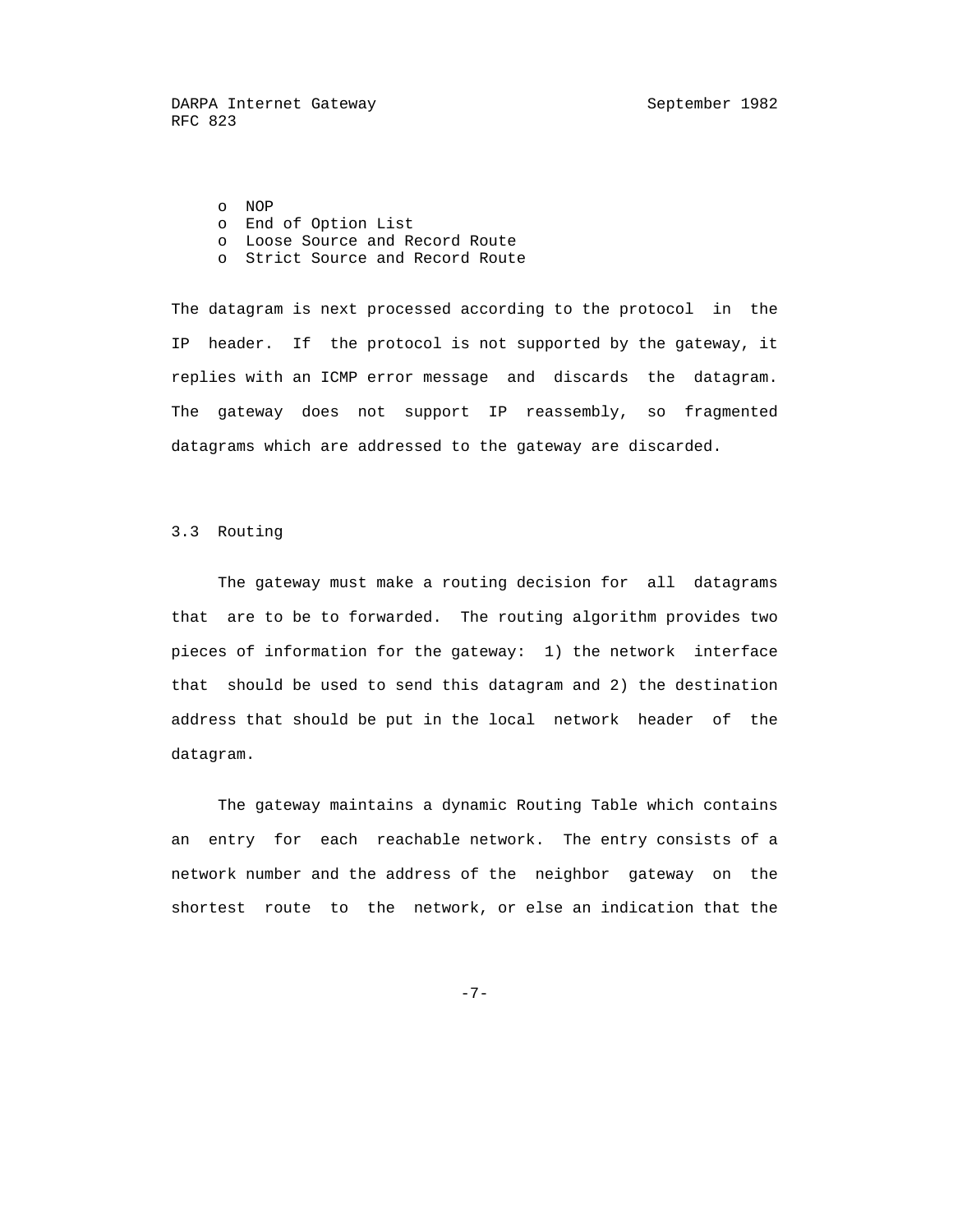gateway is directly connected to the network. A neighbor gateway is one which shares a common network with this gateway. The distance metric that is used to determine which neighbor is closest is defined as the "number of hops," where a gateway is considered to be zero hops from its directly connected networks, one hop from a network that is reachable via one other gateway, etc. The Gateway-to-Gateway Protocol (GGP) is used to update the Routing Table (see Section 4.4 describing the Gateway-to-Gateway Protocol).

 The gateway tries to match the destination network address in the IP header of the datagram to be forwarded, with a network in its Routing Table. If no match is found, the gateway drops the datagram and sends an ICMP Destination Unreachable message to the IP source. If the gateway does find an entry for the network in its table, it will use the network address of the neighbor gateway entry as the local network destination address of the datagram. However, if the final destination network is one that the gateway is directly connected to, the destination address in the local network header is created from the destination address in the IP header of the datagram.

 $-8-$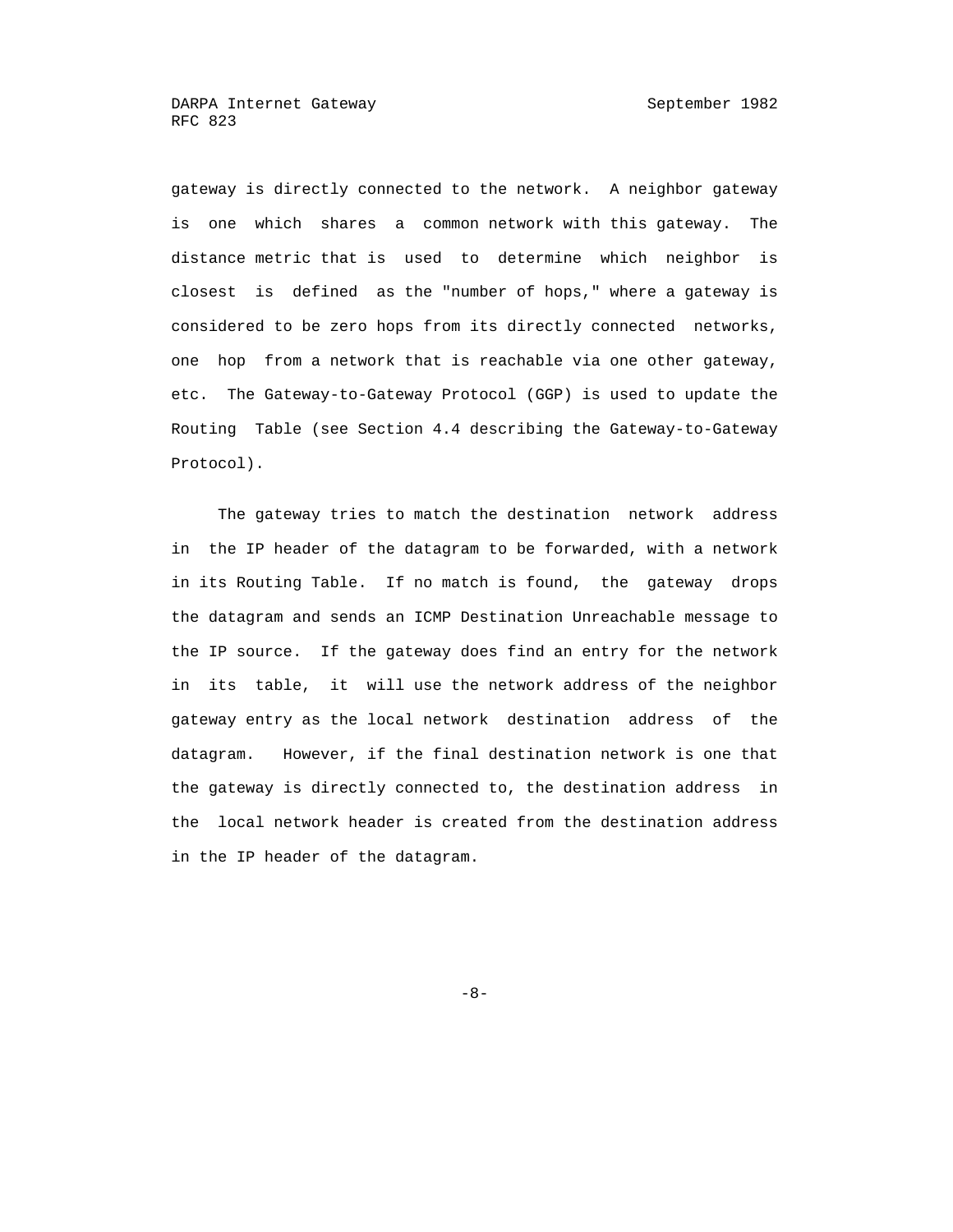# 3.4 Redirects

 If the routing procedure decides that an IP datagram is to be sent back out the same network interface that it was read in, then this gateway is not on the shortest path to the IP final destination. Nevertheless, the datagram will still be forwarded to the next address chosen by the routing procedure. If the datagram is not using the IP Source Route Option, and the IP source network of the datagram is the same as the network of the next gateway chosen by the routing procedure, an ICMP Redirect message will be sent to the IP source host indicating that another gateway should be used to send traffic to the final IP destination.

#### 3.5 Fragmentation

 The datagram is passed to the fragmentation routine after the routing decision has been made. If the next network through which the datagram must pass has a maximum message size that is smaller than the size of the datagram, the datagram must be fragmented. Fragmentation is performed according to the algorithm described in the Internet Protocol Specification [1]. Certain IP options must be copied into the IP header of all

-9-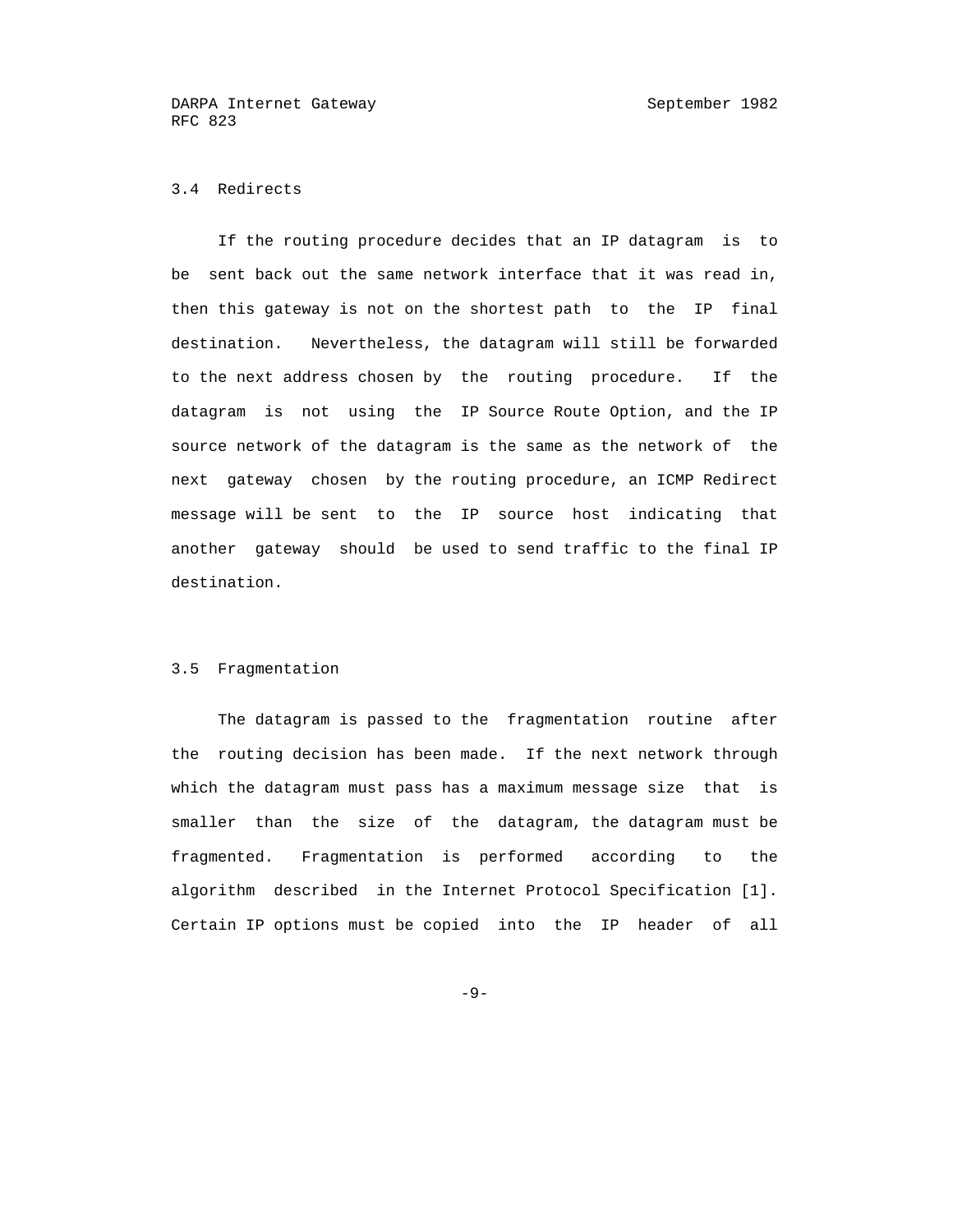fragments, and others appear only in the first fragment according to the IP specification. If a datagram must be fragmented, but the Don't fragment bit is set, the datagram is discarded and an ICMP error message is sent to the IP source of the datagram.

3.6 Header Rebuild

 The datagram (or the fragments of the original datagram if fragmentation was needed) is next passed to a routine that rebuilds the Internet header. The Time to Live field is decremented by one and the IP checksum is recomputed.

 The local network header is now built. Using the information obtained from its routing procedure, the gateway chooses the network interface it considers proper to send the datagram and to build the destination address in the local network header.

#### 3.7 Output

 The datagram is now enqueued on an output queue for delivery towards its destination. A limit is enforced on the size of the output queue for each network interface so that a slow network

-10-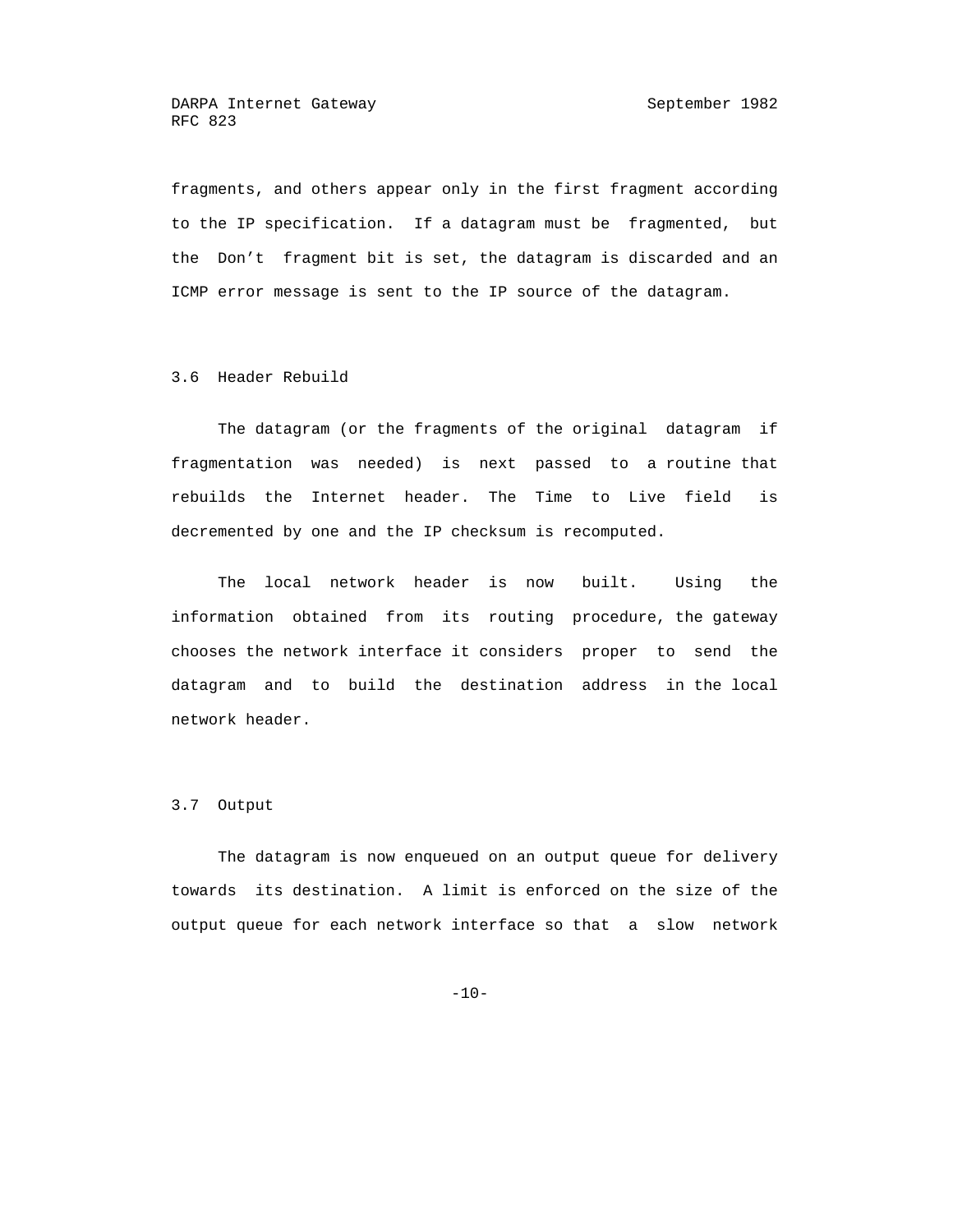does not unfairly use up all of the gateway's buffers. If a datagram cannot be enqueued due to the limit on the output queue length, it is dropped and an HMP trap is sent to the INOC. These traps, and others of a similar nature, are used by operational personnel to monitor the operations of the gateways.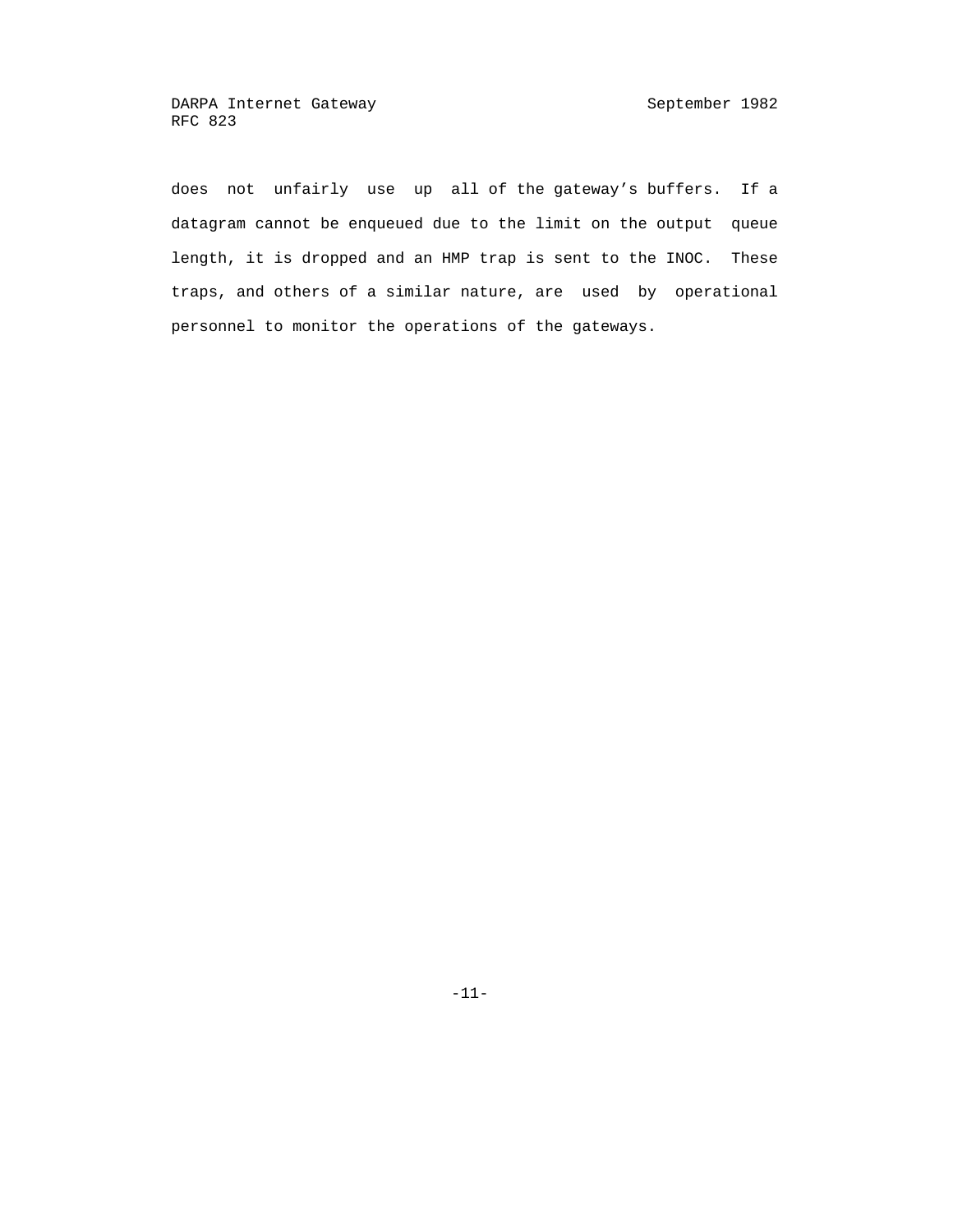4 PROTOCOLS SUPPORTED BY THE GATEWAY

 A number of protocols are supported by the gateway to provide dynamic routing, monitoring, debugging, and error reporting. These protocols are described below.

4.1 Cross-Net Debugging Protocol

 The Cross-Net Debugging Protocol (XNET) [8] is used to load the gateway and to examine and deposit data. The gateway supports the following XNET op-codes:

o NOP

- o Debug
- o End Debug
- o Deposit
	- o Examine
	- o Create Process

#### 4.2 Host Monitoring Protocol

 The Host Monitoring Protocol (HMP) [6] is used to collect measurements and status information from the gateways. Exceptional conditions in the gateways are reported in HMP traps. The status of a gateway's interfaces, neighbors, and the networks which it can reach are reported in the HMP status message.

-12-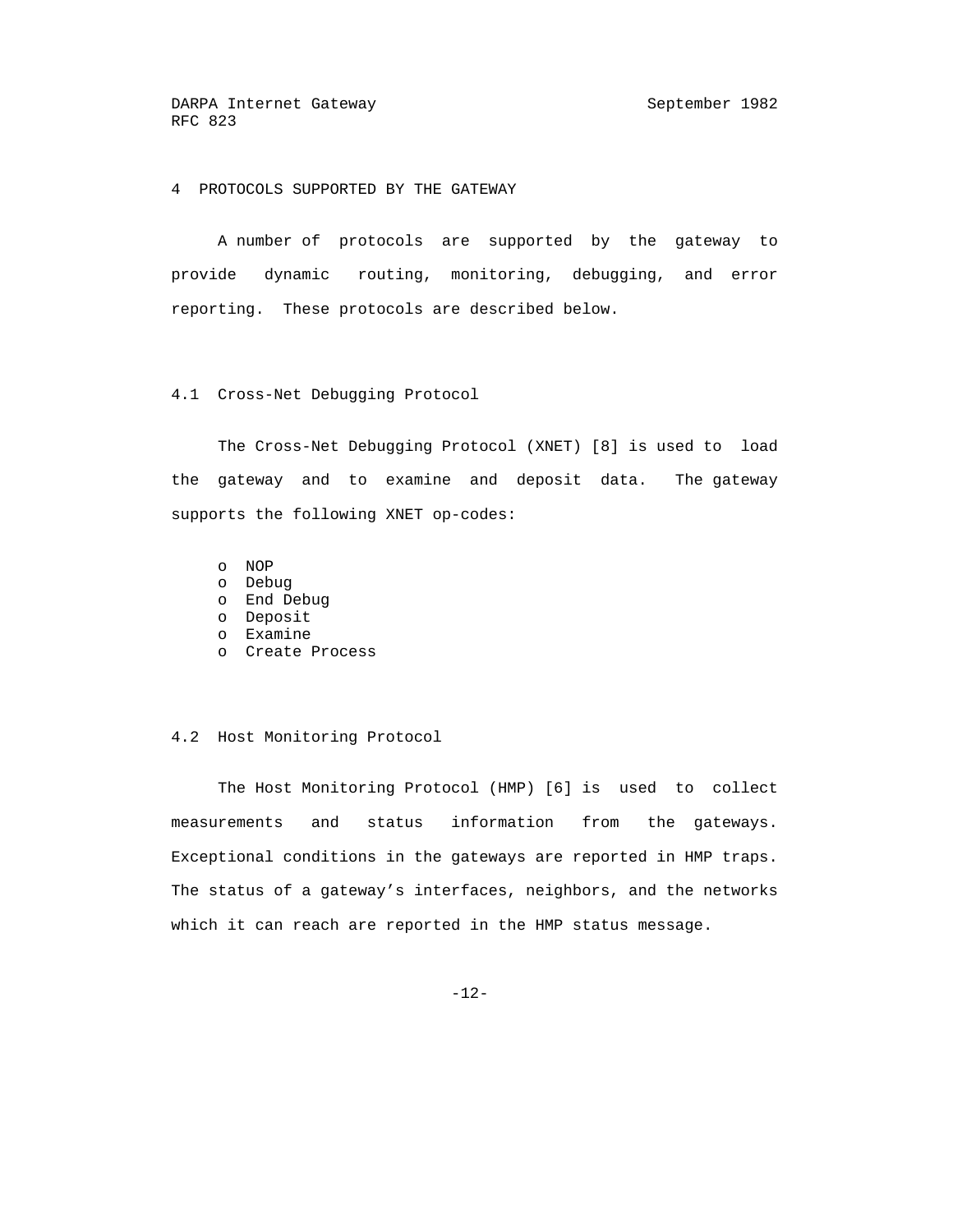Two types of gateway statistics, the Host Traffic Matrix and the gateway throughput, are currently defined by the HMP. The Host Traffic Matrix records the number of datagrams that pass through the gateway with a given IP source, destination, and protocol number. The gateway throughput message collects a number of important counters that are kept by the gateway. The current gateway reports the following values:

- o Datagrams dropped because destination net unreachable
- o Datagrams dropped because destination host unreachable
- o Per Interface: Datagrams received with IP errors Datagrams received for this gateway Datagrams received to be forwarded Datagrams looped Bytes received Datagrams sent, originating at this gateway Datagrams sent to destination hosts Datagrams dropped due to flow control limitations Datagrams dropped due to full queue Bytes sent

 o Per Neighbor: Routing updates sent to Routing updates received from Datagrams sent, originating here Datagrams forwarded to Datagrams dropped due to flow control limitations Datagrams dropped due to full queue Bytes sent

-13-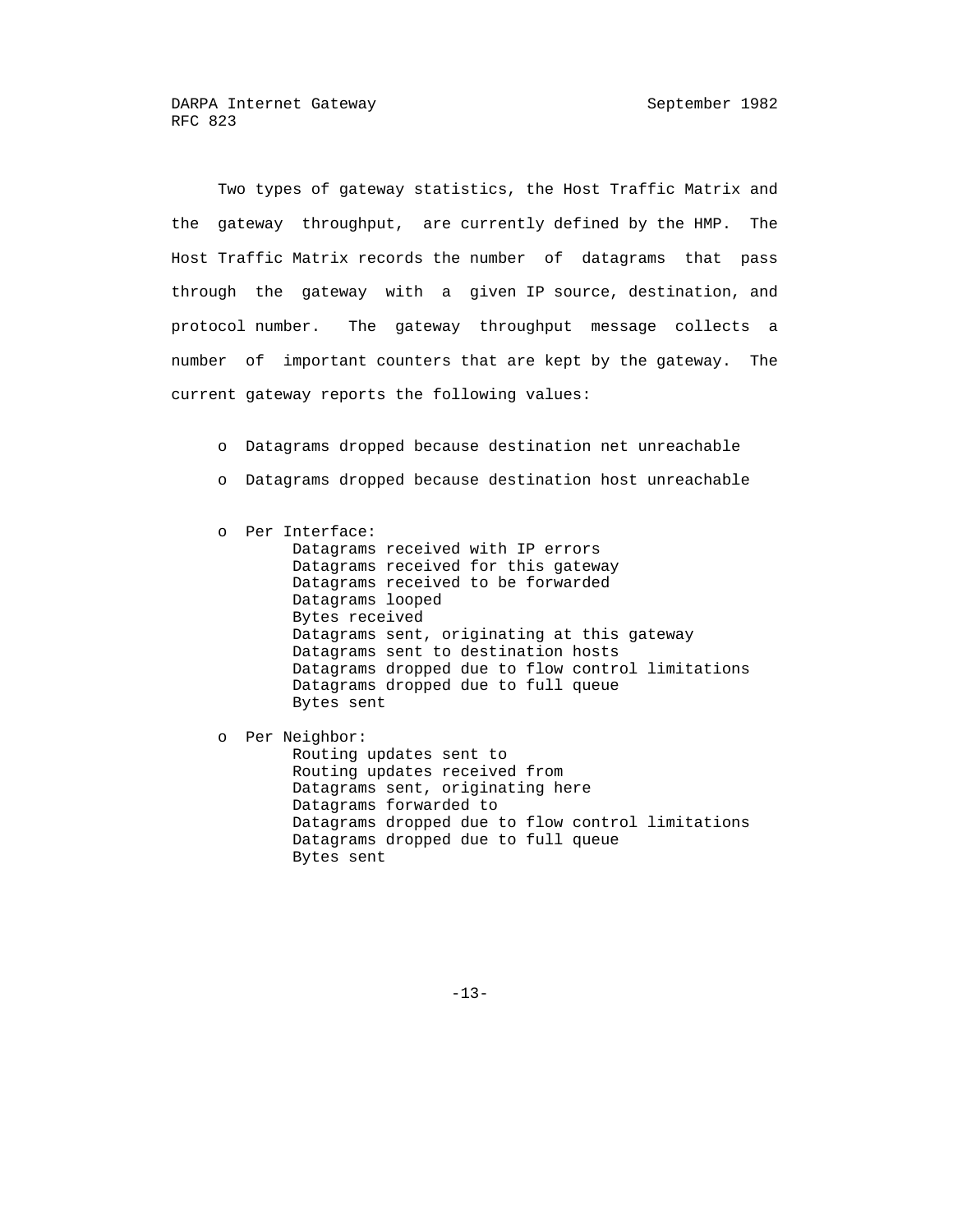# 4.3 ICMP

 The gateway will generate the following ICMP messages under appropriate circumstances as defined by the ICMP specification [4]:

o Echo Reply

- o Destination Unreachable
- o Source Quench
- o Redirect
	- o Time Exceeded
	- o Parameter Problem
	- o Information Reply

#### 4.4 Gateway-to-Gateway Protocol

 The gateway uses the Gateway-to-Gateway Protocol (GGP) to determine connectivity to networks and neighbor gateways; it is also used in the implementation of a dynamic, shortest-path routing algorithm. The current GGP message formats (for release 1003 of the gateway software) are presented in Appendix A.

4.4.1 Determining Connectivity to Networks

 When a gateway starts running it assumes that all its neighbor gateways are "down," that it is disconnected from

-14-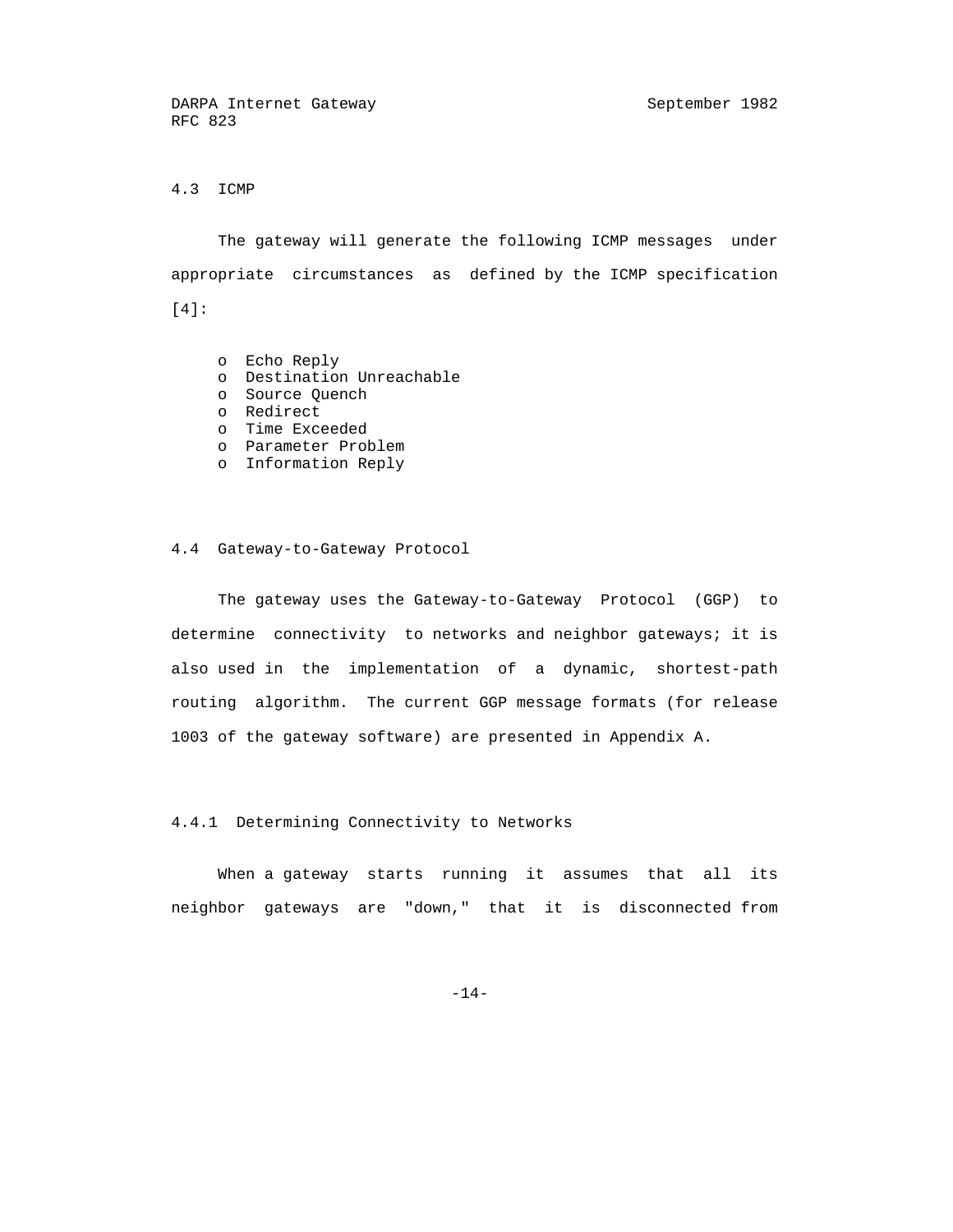networks to which it is attached, and that the distance reported in routing updates from each neighbor to each network is "infinity."

 The gateway first determines the state of its connectivity to networks to which it is physically attached. The gateway's connection to a network is declared up if it can send and receive internet datagrams on its interface to that network. Note that the method that the gateway uses to determine its connectivity to a network is network-dependent. In some networks, the host-to network protocol determines whether or not datagrams can be sent and received on the host interface. In these networks, the gateway simply checks-status information provided by the protocol in order to determine if it can communicate with the network. In other networks, where the host-to-network protocols are less sophisticated, it may be necessary for the gateway to send datagrams to itself to determine if it can communicate with the network. In these networks, the gateways periodically poll the network using GGP network interface status messages [Appendix A] to determine if the network interface is operational.

 The gateway has two rules relevant to computing distances to networks: 1) if the gateway can send and receive traffic on its

-15-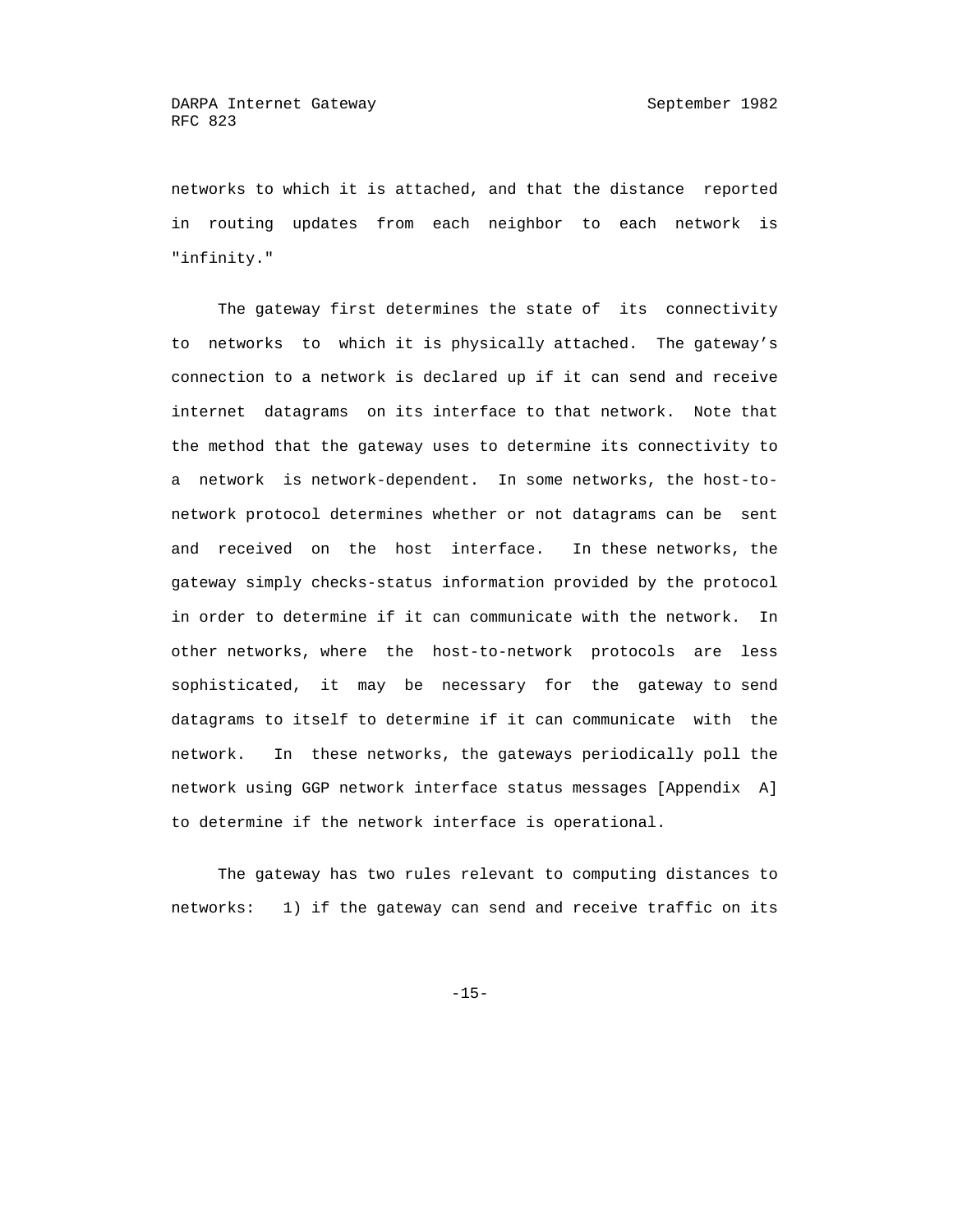network interface, its distance to the network is zero; 2) if it cannot send and receive traffic on the interface, its distance to the network is "infinity." Note that if a gateway's network interface is not working, it may still be able to send traffic to the network on an alternate route via one of its neighbor gateways.

#### 4.4.2 Determining Connectivity to Neighbors

 The gateway determines connectivity to neighbors using a "K out of N" algorithm. Every 15 seconds, the gateway sends GGP Echo messages [Appendix A] to each of its neighbors. The neighbors respond by sending GGP echo replies. If there is no reply to K out of N (current values are K=3 and N=4) echo messages sent to a neighbor, the neighbor is declared down. If a neighbor is down and J out of M (current values are J=2 and M=4) echo replies are received, the neighbor is declared to be up. The values of J,K,M,N and the time interval are operational parameters which can be adjusted as required.

-16-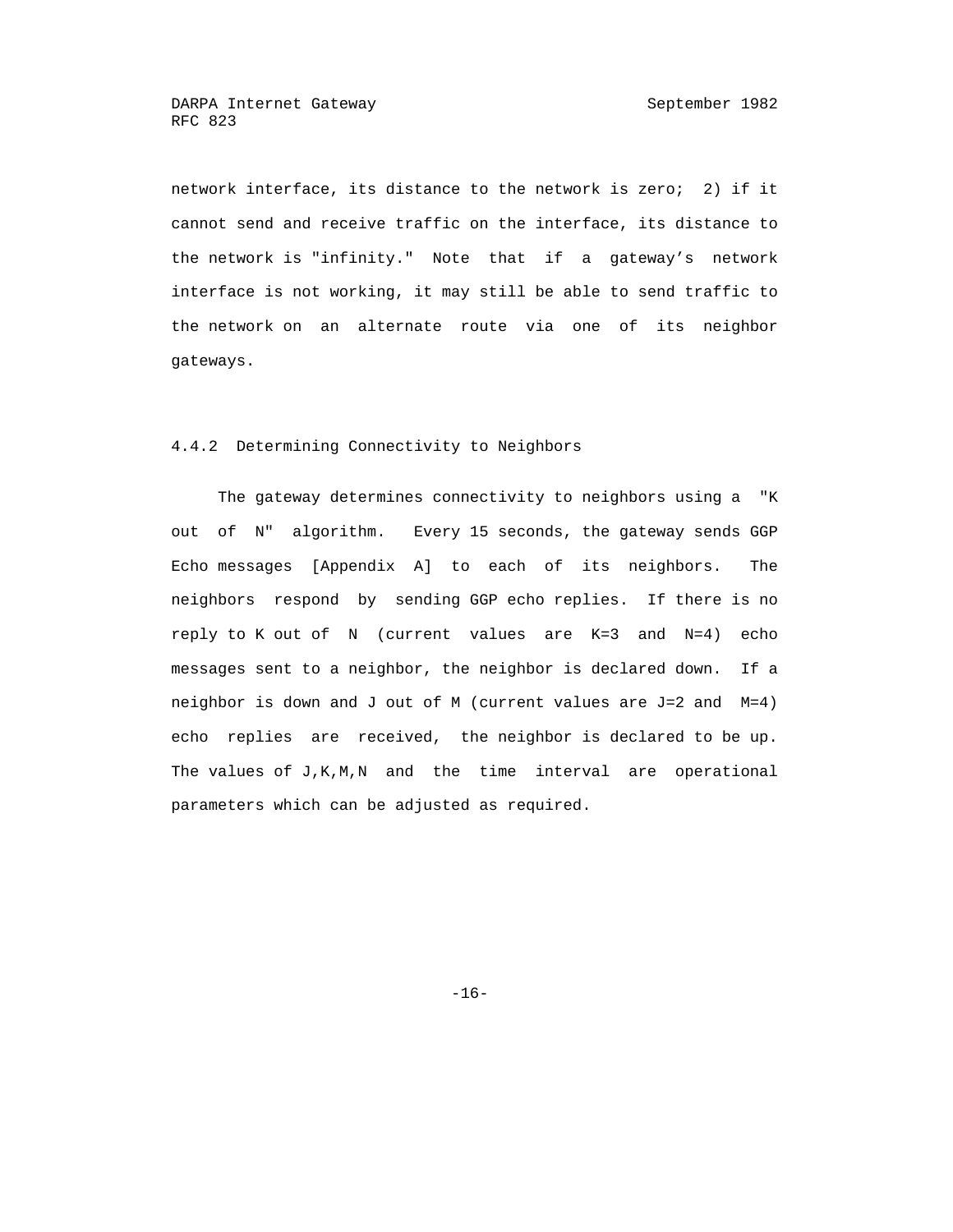# 4.4.3 Exchanging Routing Information

 The gateway sends routing information in GGP Routing Update messages. The gateway receives and transmits routing information reliably using sequence-numbered messages and a retransmission and acknowledgment scheme as explained below. For each neighbor, the gateway remembers the Receive Sequence Number, R, that it received in the most recent routing update from that neighbor. This value is initialized with the sequence number in the first Routing Update received from a neighbor after that neighbor's status is set to "up." On receipt of a routing update from a neighbor, the gateway subtracts the Receive Sequence Number, R, from the sequence number in the routing update, S. If this value (S-R) is greater than or equal to zero, then the gateway accepts the routing update, sends an acknowledgment (see Appendix A) to the neighbor containing the sequence number S, and replaces the Receive Sequence Number, R, with S. If this value (S-R) is less than zero, the gateway rejects the routing update and sends a negative acknowledgment [Appendix A] to the neighbor with sequence number R.

 The gateway has a Send Sequence Number, N, for sending routing updates to all of its neighbors. This sequence number

-17-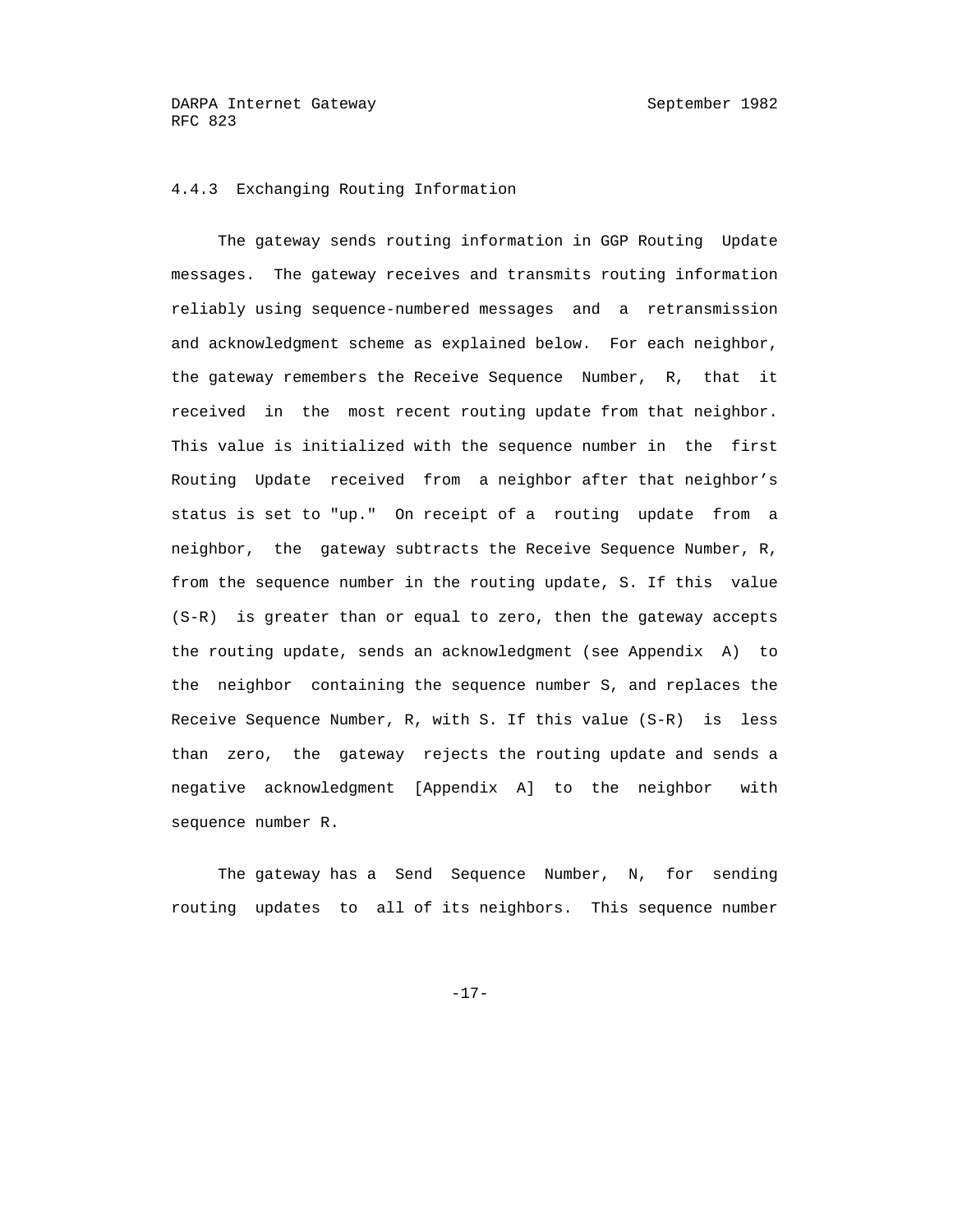can be initialized to any value. The Send Sequence Number is incremented each time a new routing update is created. On receiving an acknowledgment for a routing update, the gateway subtracts the sequence number acknowledged, A, from the Send Sequence Number, N. If the value (N-A) is non-zero, then an old routing update is being acknowledged. The gateway continues to retransmit the most recent routing update to the neighbor that sent the acknowledgment. If (N-A) is zero, the routing update has been acknowledged. Note that only the most recent routing update must be acknowledged; if a second routing update is generated before the first routing update is acknowledged, only the second routing update must be acknowledged.

 If a negative acknowledgment is received, the gateway subtracts the sequence number negatively acknowledged, A, from its Send Sequence Number, N. If this value (N-A) is less than zero, then the gateway replaces its Send Sequence Number, N, with the sequence number negatively acknowledged plus one, A+1, and retransmits the routing update to all of its neighbors. If (N-A) is greater than or equal to zero, then the gateway continues to retransmit the routing update using sequence number N. In order to maintain the correct sequence numbers at all gateways, routing updates must be retransmitted to all neighbors if the Send

-18-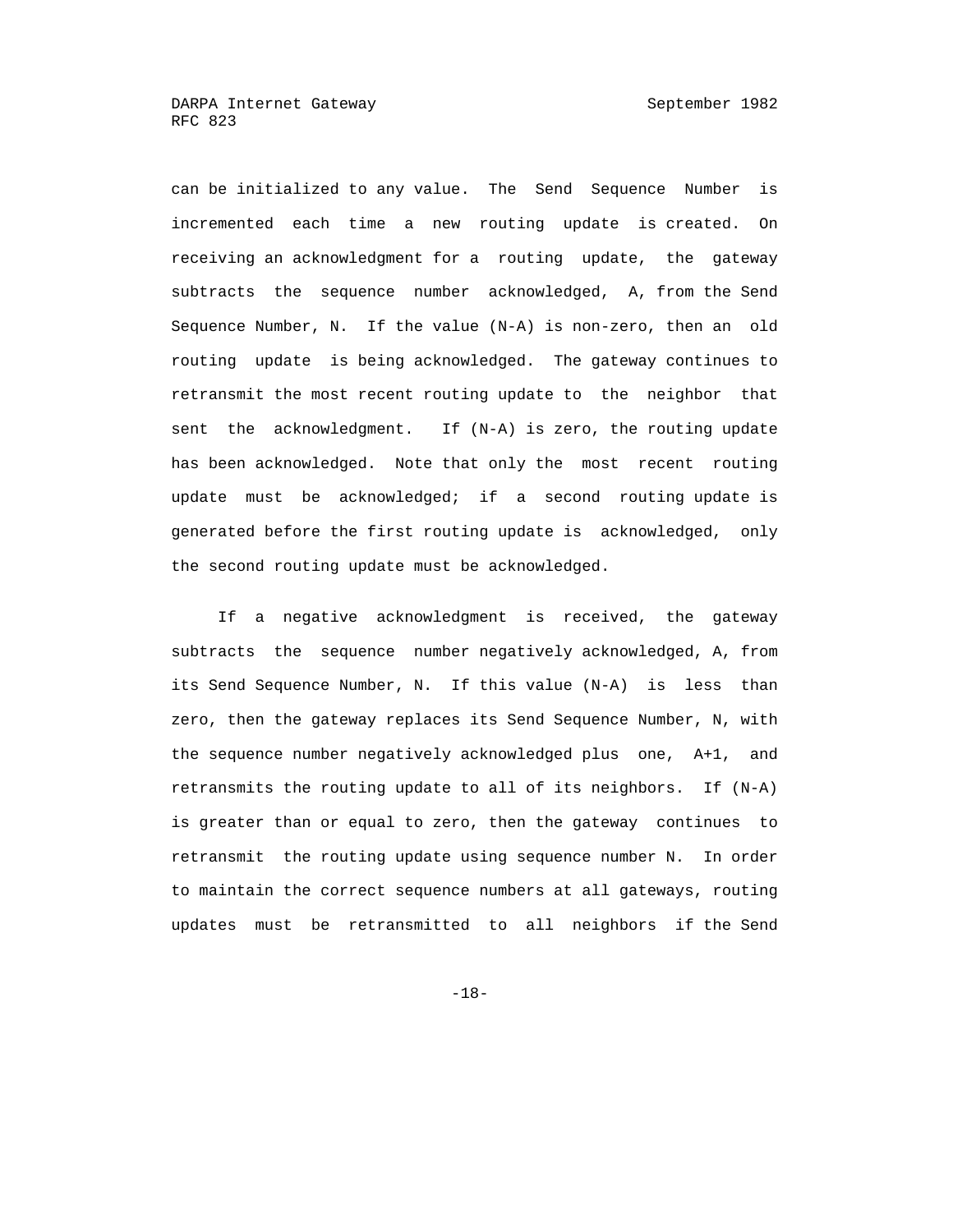Sequence Number changes, even if the routing information does not change.

 The gateway retransmits routing updates periodically until they are acknowledged and whenever its Send Sequence Number changes. The gateway sends routing updates only to neighbors that are in the "up" state.

#### 4.4.4 Computing Routes

 A routing update contains a list of networks that are reachable through this gateway, and the distance in "number of hops" to each network mentioned. The routing update only contains information about a network if the gateway believes that it is as close or closer to that network then the neighbor which is to receive the routing update. The network address may be an internet class A, B, or C address.

 The information inside a routing update is processed as follows. The gateway contains an N x K distance matrix, where N is the number of networks and K is the number of neighbor gateways. An entry in this matrix, represented as dm(I,J), is the distance to network I from neighbor J as reported in the most

-19-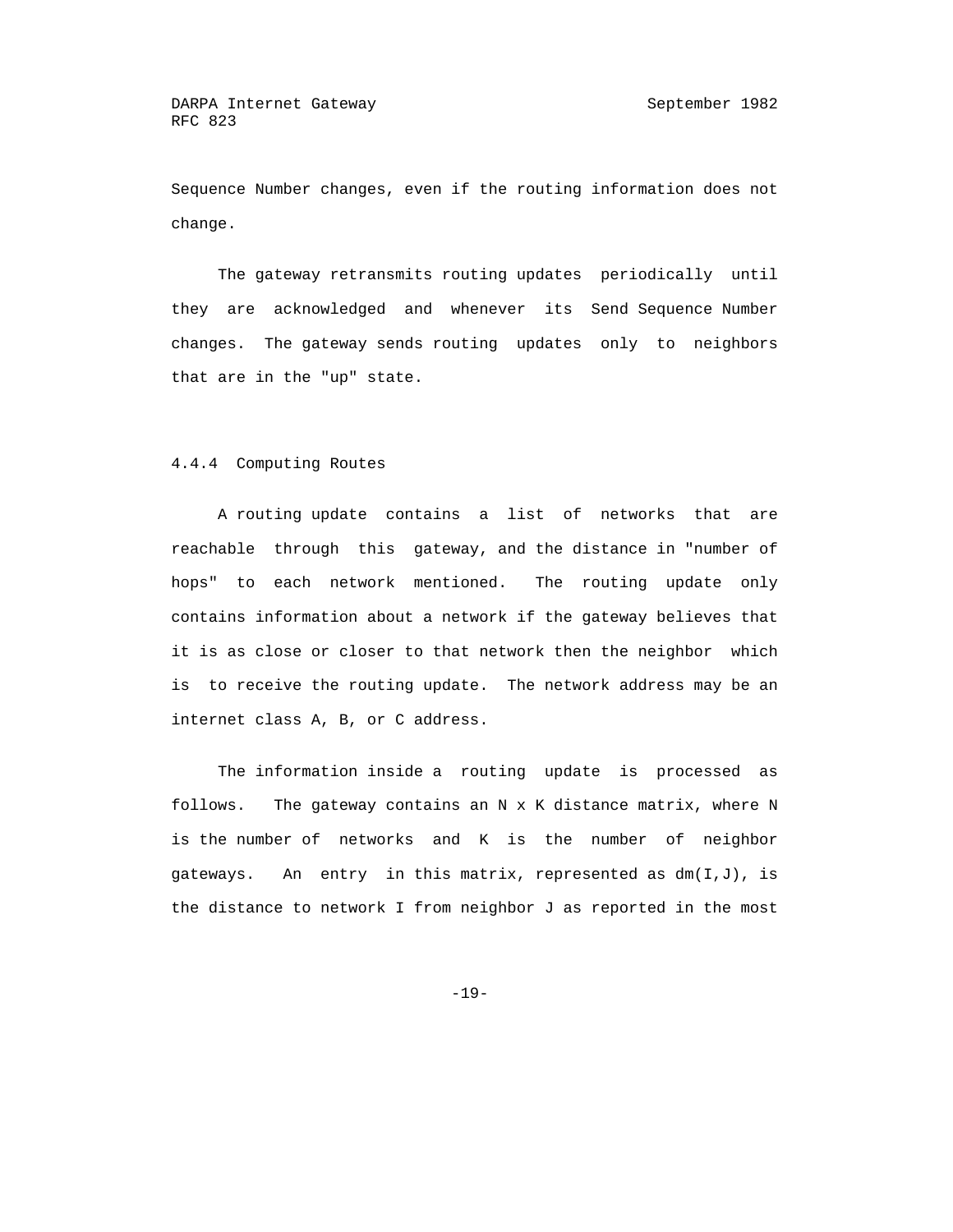recent routing update from neighbor J. The gateway also contains a vector indicating the connectivity between itself and its neighbor gateways. The values in this vector are computed as discussed above (see Section 4.4.2, Determining Connectivity to Neighbors). The value of the Jth entry of this vector, which is the connectivity between the gateway and the Jth neighbor, is represented as d(J).

 The gateway copies the routing update received from the Jth neighbor into the appropriate row of the distance matrix, then updates its routes as follows. The gateway calculates a minimum distance vector which contains the minimum distance to each network from the gateway. The Ith entry of this vector, represented as MinD(I) is:

 $MinD(I) = minimum over all neighbors of d(J) + dm(I,J)$ 

where  $d(J)$  is the distance between the gateway and the Jth neighbor, and  $dm(I,J)$  is the distance from the Jth neighbor to the Ith network. If the Ith network is attached to the gateway and the gateway can send and receive traffic on its network interface (see Section 4.4.2), then the gateway sets the Ith entry of the minimum distance vector to zero.

-20-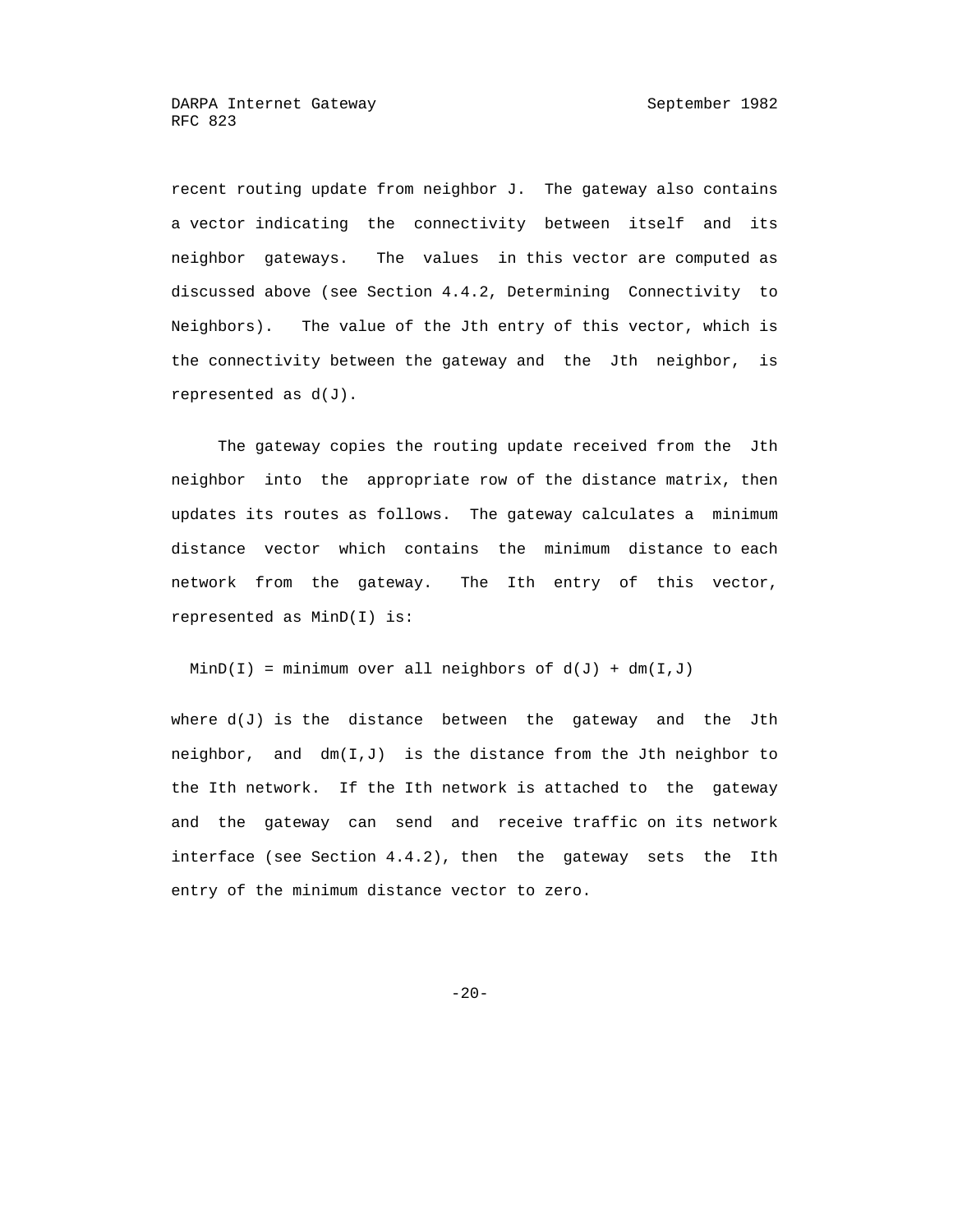Using the minimum distance vector, the gateway computes a list of neighbor gateways through which to send traffic to each network. The entry for a given network contains one of the neighbors that is the minimum distance away from that network.

 After updating its routes to the networks, the gateway computes the new routing updates to be sent to its neighbors. The gateway reports a network to a neighbor only if it is as close to or closer to that network than its neighbor. For each network I, the routing update contains the address of the network and the minimum distance to that network which is MinD(I).

 Finally, the gateway must determine whether it should send routing updates to its neighbors. The gateway sends new updates to its neighbors if every one of the following three conditions occurs: 1) one of the gateway's interfaces changes state, 2) one of the gateway's neighbor gateways changes state, and 3) the gateway receives a routing update from a neighbor that is different from the update that it had previously received from that neighbor. The gateway sends routing updates only to neighbors that are currently in the "up" state.

 The gateway requests a routing update from neighbors that are in the "up" state, but from which it has yet received a

-21-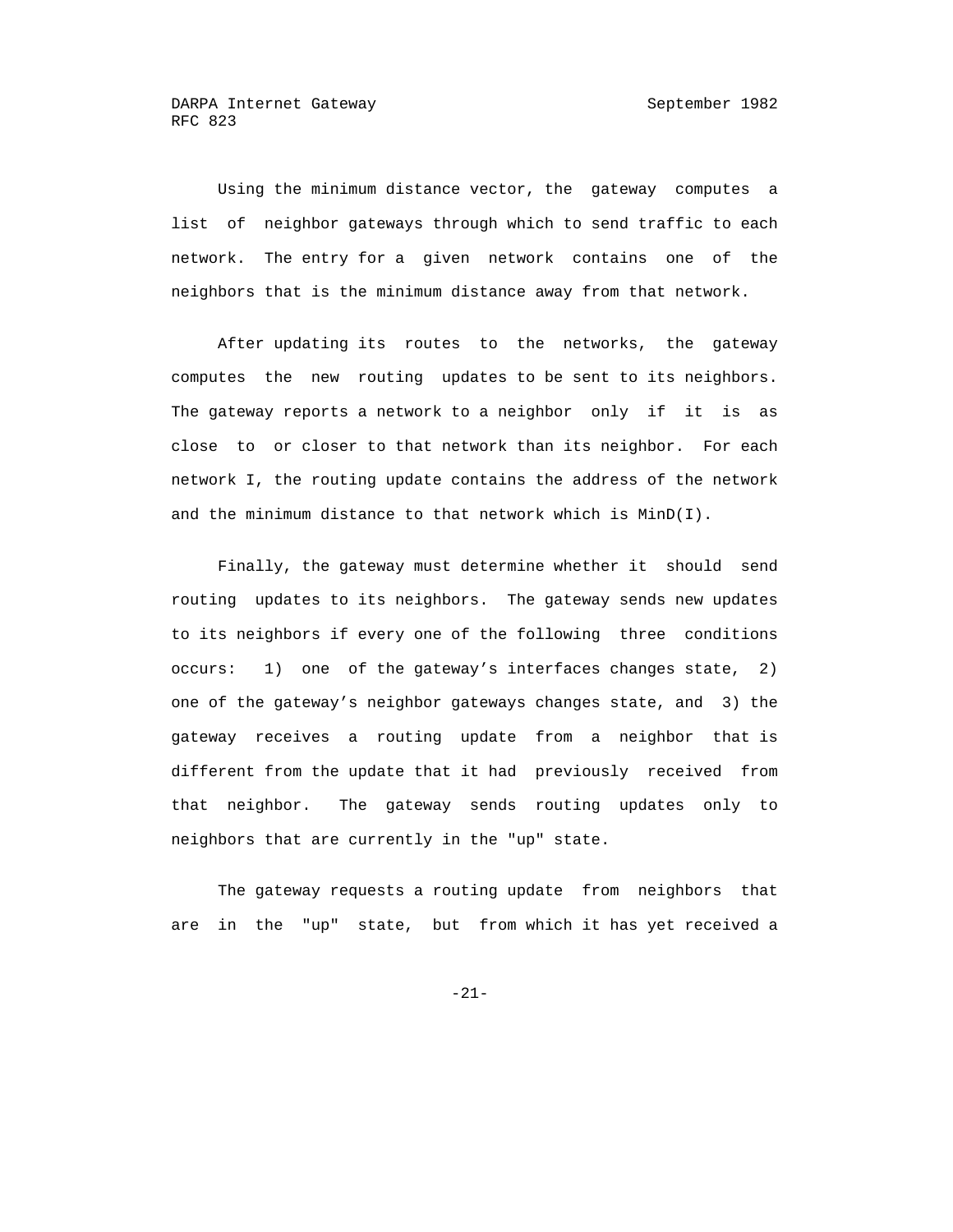routing update. Routing updates are requested by setting the appropriate bit in the routing update being sent [Appendix A]. Similarly, if a gateway receives from a neighbor a routing update in which the bit requesting a routing update is set, the gateway sends the neighbor the most recent routing update.

#### 4.4.5 Non-Routing Gateways

 A Non-routing Gateway is a gateway that forwards internet traffic, but does not implement the GGP routing algorithm. Networks that are behind a Non-routing Gateway are known a-priori to Routing Gateways. There can be one or more of these networks which are considered to be directly connected to the Non-routing Gateway. A Routing Gateway will forward a datagram to a Non routing Gateway if it is addressed to a network behind the Non routing Gateway. Routing Gateways currently do not send Redirects for Non-routing Gateways. A Routing Gateway will always use another Routing Gateway as a path instead of a Non routing Gateways if both exist and are the same number of hops away from the destination network. The Non-routing Gateways path will be used only when the Routing Gateway path is down; when the Routing Gateway path comes back up, it will be used again.

-22-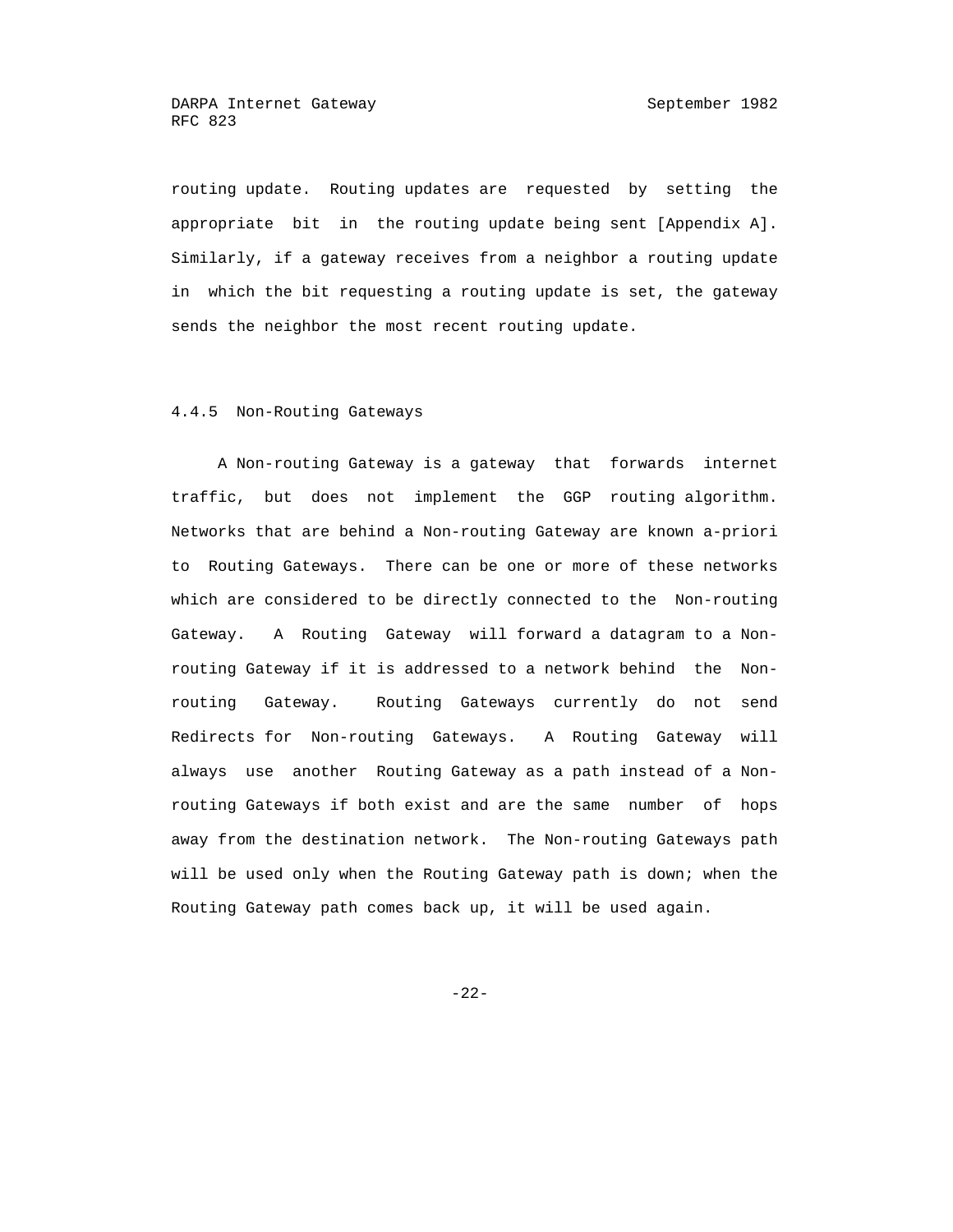## 4.4.6 Adding New Neighbors and Networks

 Gateways dynamically add routing information about new neighbors and new networks to their tables. The gateway maintains a list of neighbor gateway addresses. When a routing update is received, the gateway searches this list of addresses for the Internet source address of the routing update message. If the Internet source address of the routing update is not contained in the list of neighbor addresses, the gateway adds this address to the list of neighbor addresses and sets the neighbor's connectivity status to "down." Routing updates are not accepted from neighbors until the GGP polling mechanism has determined that the neighbor is up.

 This strategy of adding new neighbors requires that one gateway in each pair of neighbor gateways must have the neighbor's address configured in its tables. The newest gateway can be given a complete list of neighbors, thus avoiding the need to re-configure older gateways when new gateways are installed.

 Gateways obtain routing information about new networks in several steps. The gateway has a list of all the networks for which it currently maintains routing information. When a routing update is received, if the routing update contains information

-23-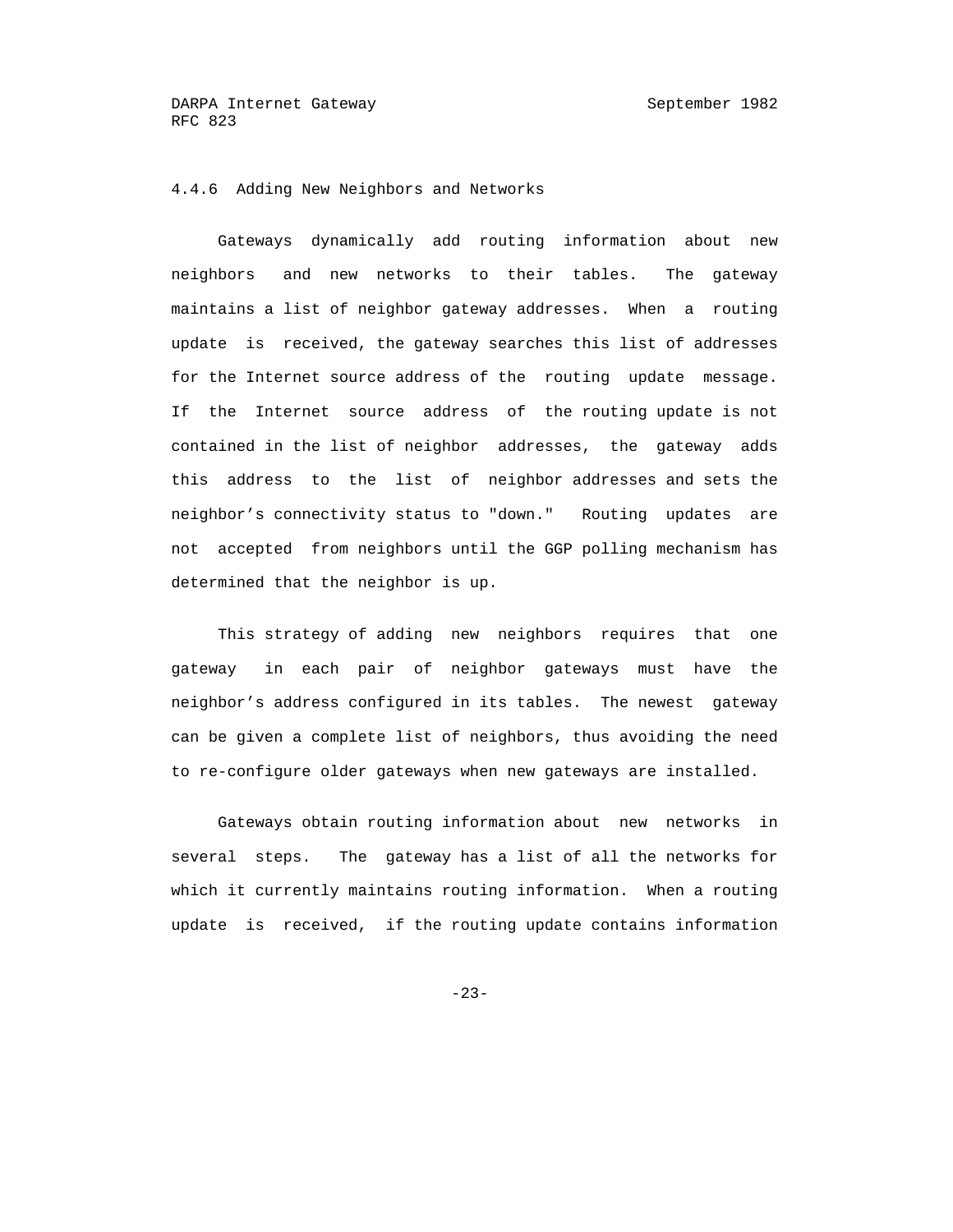about a new network, the gateway adds this network to the list of networks for which it maintains routing information. Next, the gateway adds the new network to its distance matrix. The distance matrix comprises the is the matrix of distances (number of hops) to networks as reported in routing updates from the neighbor gateways. The gateway sets the distance to all new networks to "infinity," and then computes new routes and new routing updates as outlined above.

#### 4.5 Exterior Gateway Protocol

 The Exterior Gateway Protocol (EGP) is used to permit other gateways and gateway systems to pass routing information to the DARPA Internet gateways. The use of the EGP permits the user to perceive all of the networks and gateways as part of one total Internet system, even though the "exterior" gateways are disjoint and may use a routing algorithm that is different and not compatible with that used in the "interior" gateways. The important elements of the EGP are:

o Neighbor Acquisition

 The procedure by which a gateway requests that it become a neighbor of another gateway. This is used when a gateway wants to become a neighbor of another in order to pass

-24-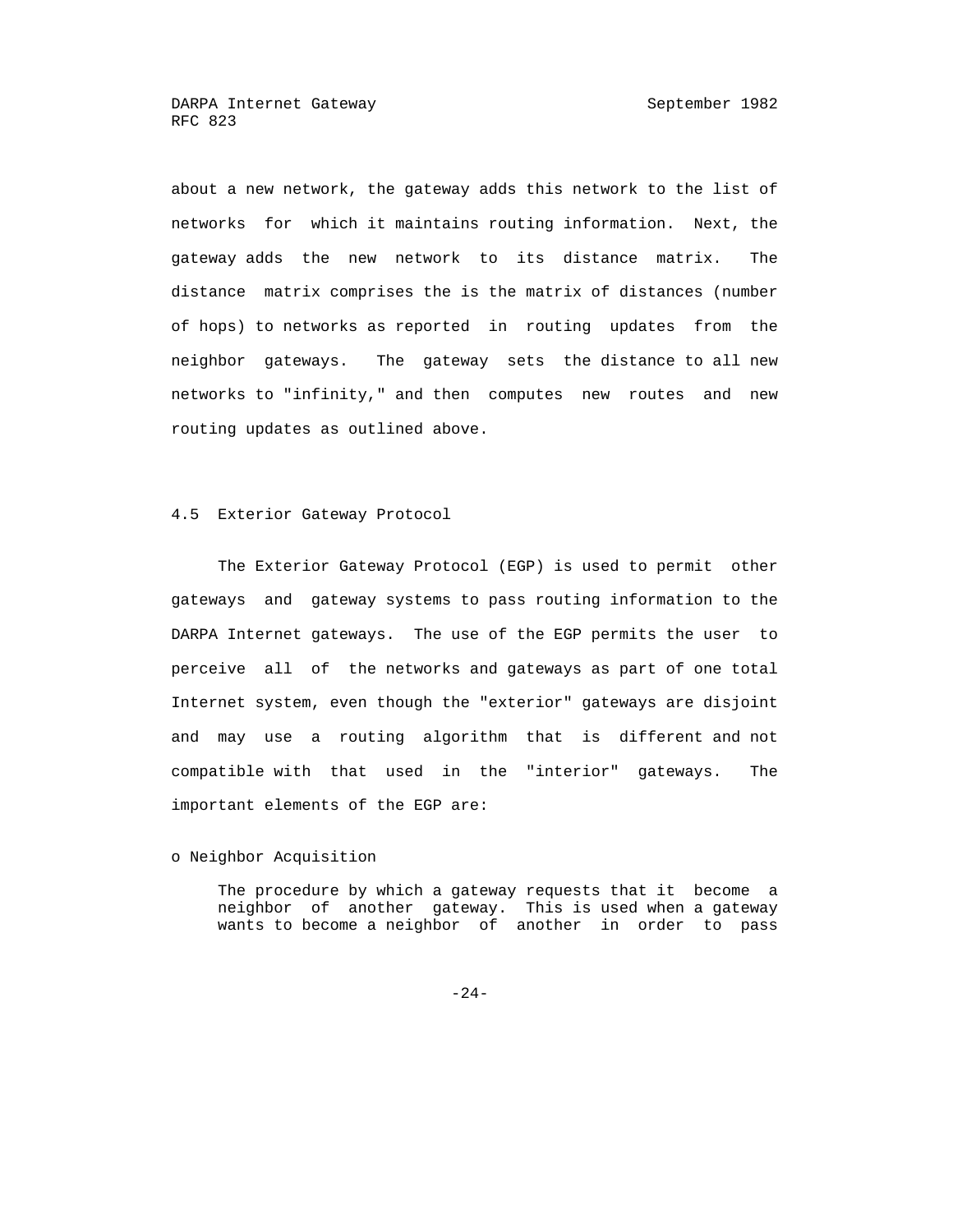routing information. This includes the capability to accept or refuse the request.

o Neighbor Up/Down

 The procedure by which a gateway decides if another gateway is up or down.

o Network Reachability Information

 The facility used to pass routing and neighbor information between gateways.

o Gateway Going Down

 The ability of a gateway to inform other gateways that it is going down and no longer has any routes to any other networks. This permits a gateway to go down in an orderly way without disrupting the rest of the Internet system.

 A complete description of the EGP can be found in IEN-209, the "Exterior Gateway Protocol" [10].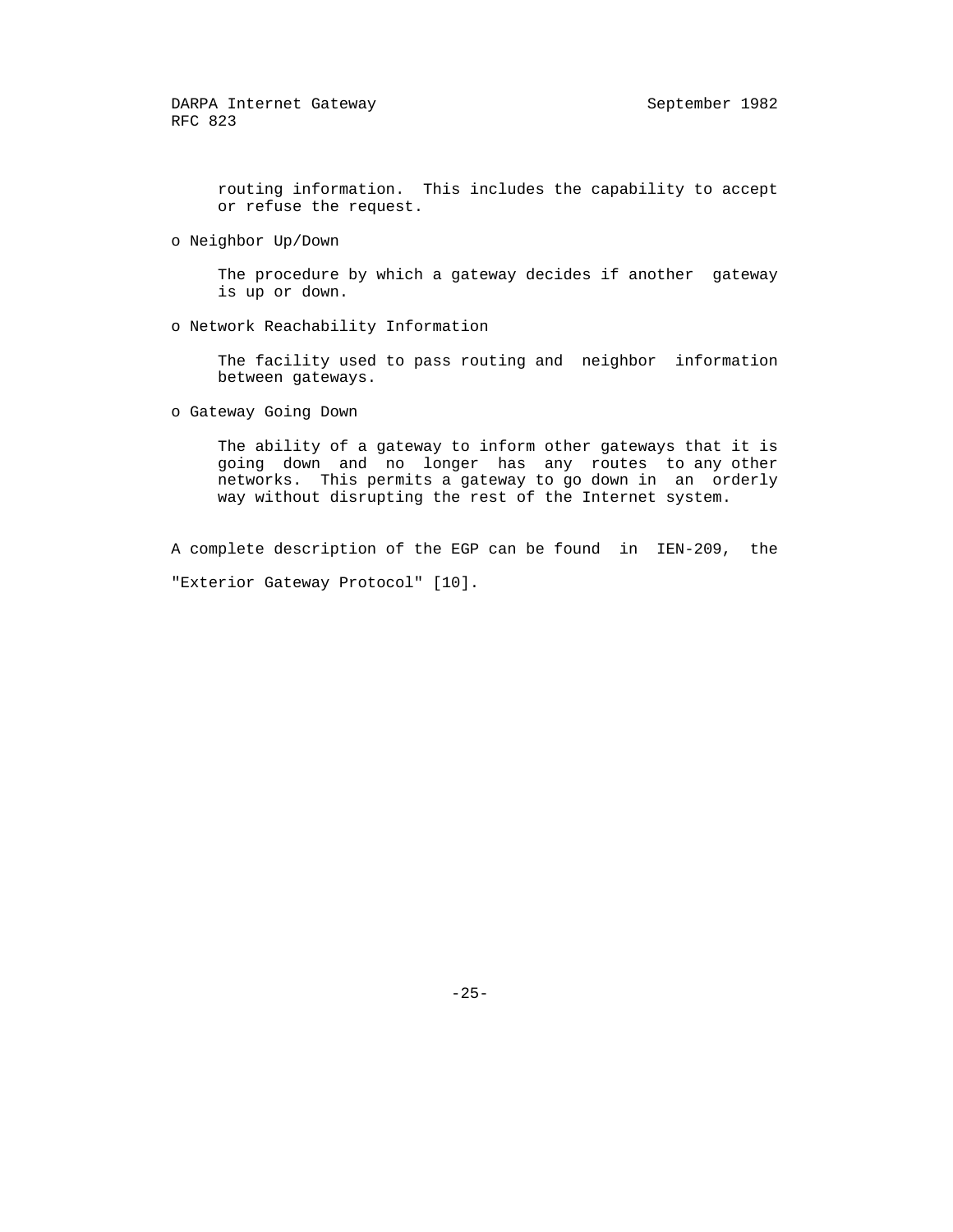5 GATEWAY SOFTWARE

 The DARPA Internet Gateway runs under the MOS operating system [9] which provides facilities for:

- o Multiple processes
- o Interprocess communication
- o Buffer management
- o Asynchronous input/output
- o Shareable real-time clock

 There is a MOS process for each network that the gateway is directly connected to. A data structure called a NETBLOCK contains variables of interest for each network and pointers to local network routines. Network processes run common gateway code while network-specific functions are dispatched to the routines pointed to in the NETBLOCK. There are also processes for gateway functions which require their own timing, such as GGP and HMP.

#### 5.1 Software Structure

 The gateway software can be divided conceptually into three parts: MOS Device Drivers, Network software, and Shared Gateway software.

-26-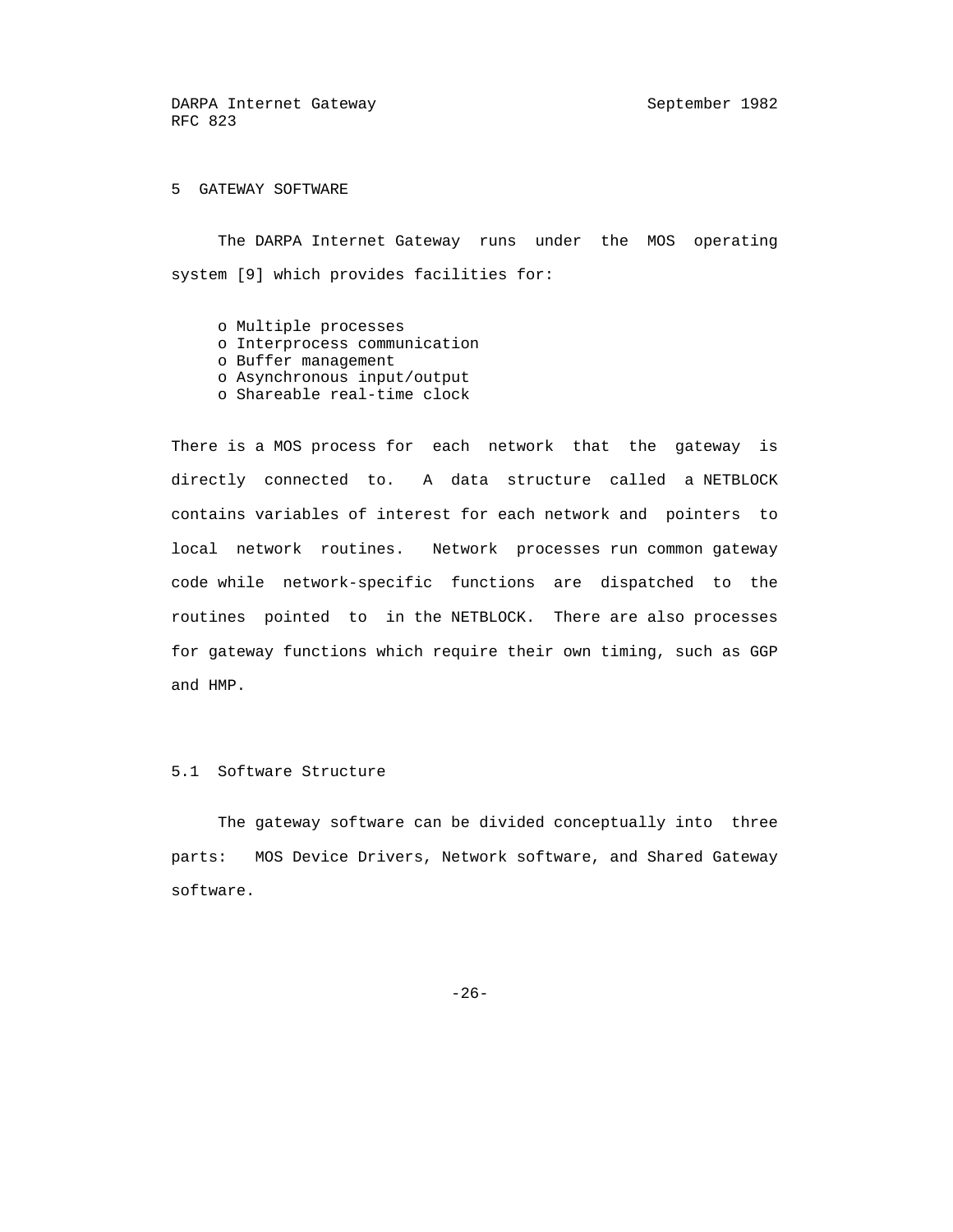# 5.1.1 Device Drivers

 The gateway has a set of routines to handle sending and receiving data for each type of hardware interface. There are routines for initialization, initiation, and interruption for both the transmit and receive sides of a device. The gateway supports the following types of devices:

 a) ACC LSI-11 1822 b) DEC IMP11a 1822 c) ACC LHDH 1822 d) ACC VDH11E e) ACC VDH11C f) Proteon Ring Network g) RSRE HDLC h) Interlan Ethernet i) BBN Fibernet j) ACC XQ/CP X.25 \*\* k) ACC XQ/CP HDH \*\*

# 5.1.2 Network Software

 For each connected network, the gateway has a set of eight routines which handle local network functions. The network routines and their functions are described briefly below.

\*\* Planned, not yet supported.

 $\overline{\phantom{a}}$  ,  $\overline{\phantom{a}}$  ,  $\overline{\phantom{a}}$  ,  $\overline{\phantom{a}}$  ,  $\overline{\phantom{a}}$  ,  $\overline{\phantom{a}}$  ,  $\overline{\phantom{a}}$  ,  $\overline{\phantom{a}}$  ,  $\overline{\phantom{a}}$  ,  $\overline{\phantom{a}}$  ,  $\overline{\phantom{a}}$  ,  $\overline{\phantom{a}}$  ,  $\overline{\phantom{a}}$  ,  $\overline{\phantom{a}}$  ,  $\overline{\phantom{a}}$  ,  $\overline{\phantom{a}}$ 

-27-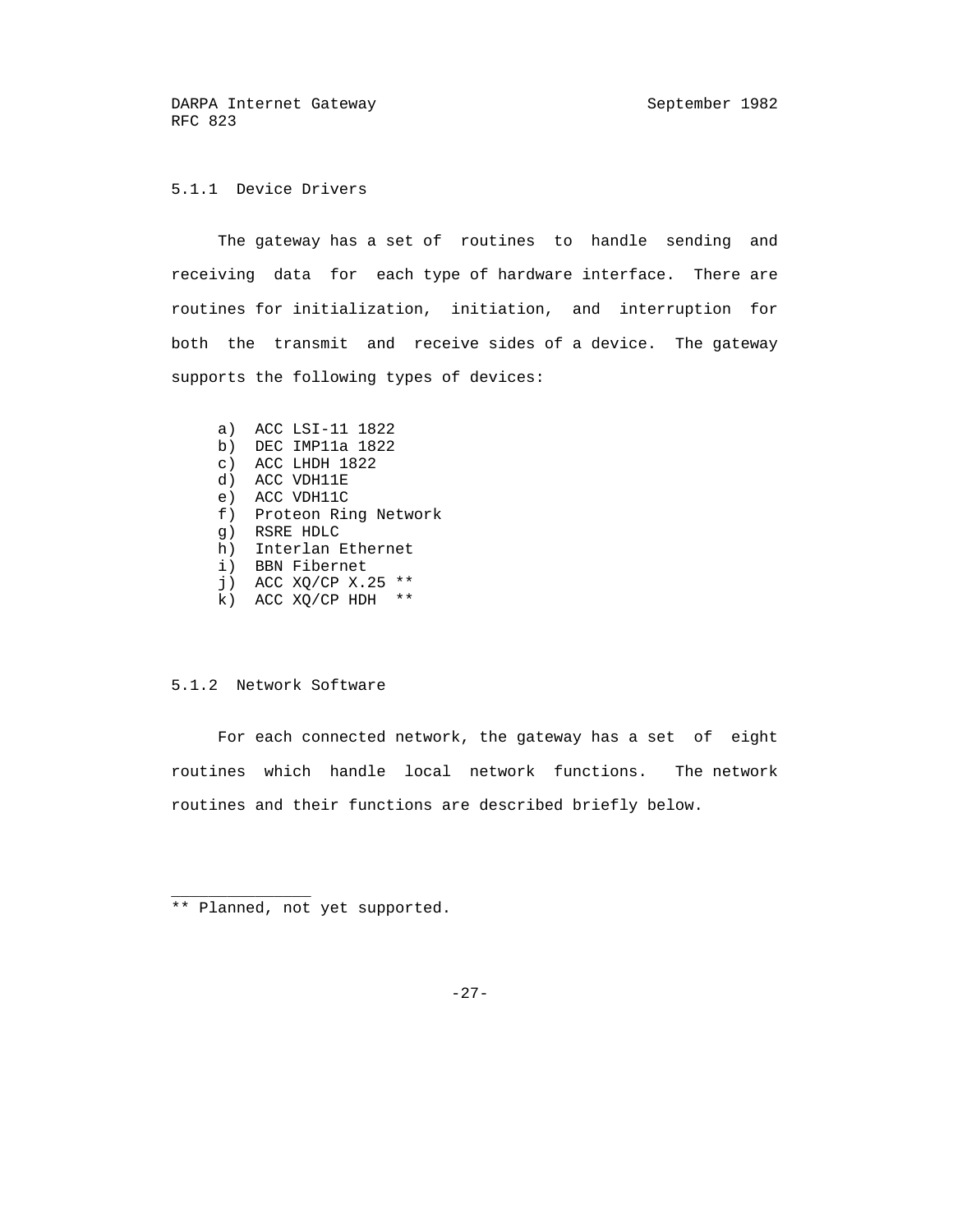- Up.net Perform local network initialization such as flapping the 1822 ready line.
- Sg.net Handle specific local network timing functions such as timing out 1822 Destination Deads.
- Rc.net A message has been received from the network interface. Check for any input errors.
- Wc.net A message has been transmitted to the network interface. Check for any output errors.
- Rs.net Set up a buffer (or buffers) to receive messages on the network interface.
- Ws.net Transmit a message to the network interface.
- Hc.net Check the local network header of the received message. Perform any local network protocol tasks.
- Hb.net Rebuild the local network header.

 There are network routines for the following types of networks:

 o Arpanet (a,b,c,k) o Satnet (d,e,k) o Proteon Ring Network (f) o Packet Radio Network (a,b,c) o Rsre HDLC Null Network (g) o Ethernet (h) o Fibernet (i) o Telenet X.25 (j)  $**$ 

Note: The letters in parentheses refer to the device drivers used

 $\overline{\phantom{a}}$  ,  $\overline{\phantom{a}}$  ,  $\overline{\phantom{a}}$  ,  $\overline{\phantom{a}}$  ,  $\overline{\phantom{a}}$  ,  $\overline{\phantom{a}}$  ,  $\overline{\phantom{a}}$  ,  $\overline{\phantom{a}}$  ,  $\overline{\phantom{a}}$  ,  $\overline{\phantom{a}}$  ,  $\overline{\phantom{a}}$  ,  $\overline{\phantom{a}}$  ,  $\overline{\phantom{a}}$  ,  $\overline{\phantom{a}}$  ,  $\overline{\phantom{a}}$  ,  $\overline{\phantom{a}}$ 

 <sup>\*\*</sup> Planned, not yet supported.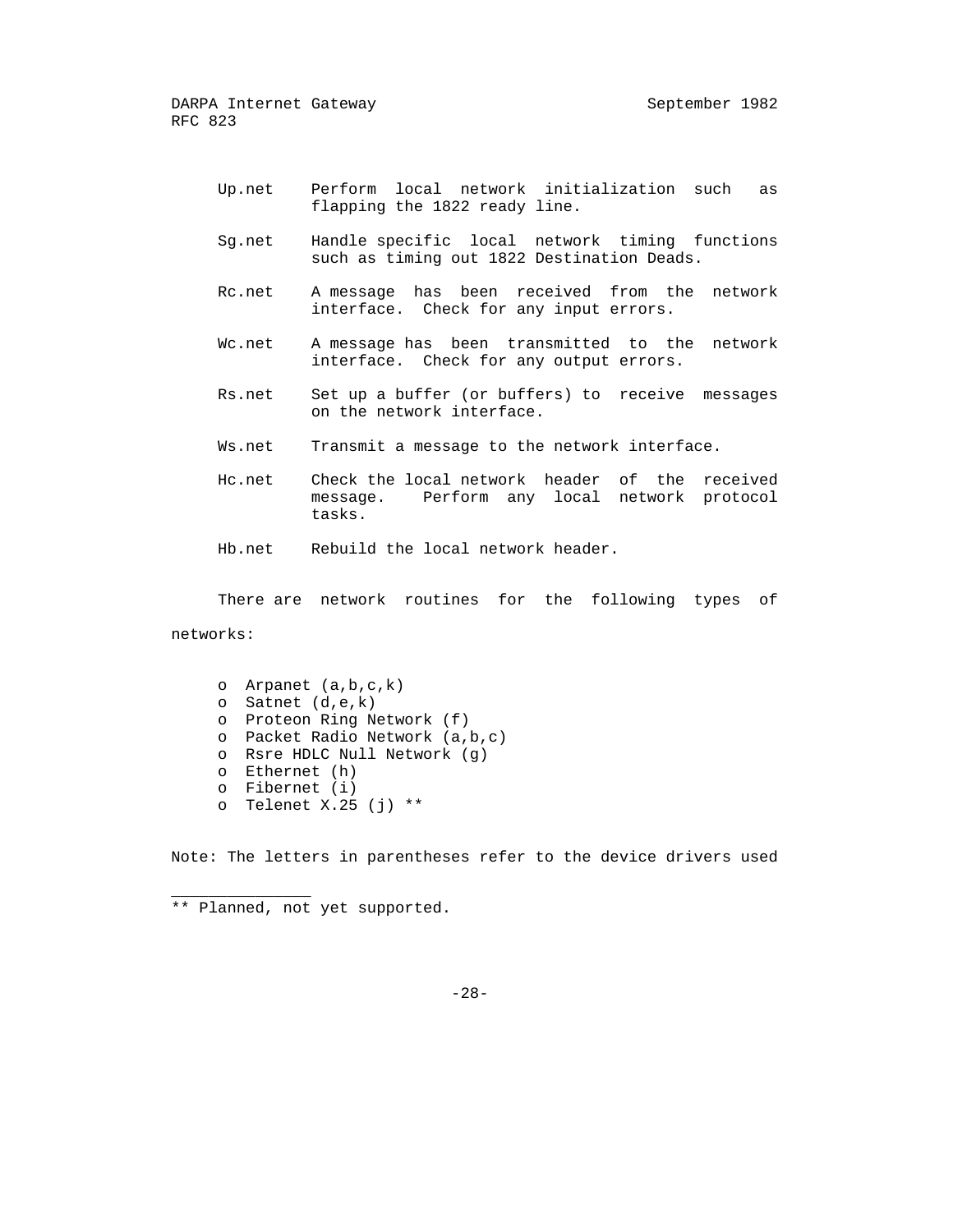for each type of network as described in the previous section.

#### 5.1.3 Shared Gateway Software

 The internet processing of a datagram is performed by a body of code which is shared by the network processes. This code includes routines to check the IP header, perform IP fragmentation, calculate the IP checksum, forward a datagram, and implement the routing, monitoring, and error reporting protocols.

#### 5.2 Gateway Processes

#### 5.2.1 Network Processes

When the gateway starts up, each network process calls its local network initialization routine and read start routine. The read start routine sets up two maximum network size buffers for receiving datagrams. The network process then waits for an input complete signal from the network device driver.

 When a message has been received, the MOS Operating System signals the appropriate network process with an input complete signal. The network process wakes up and executes the net read

-29-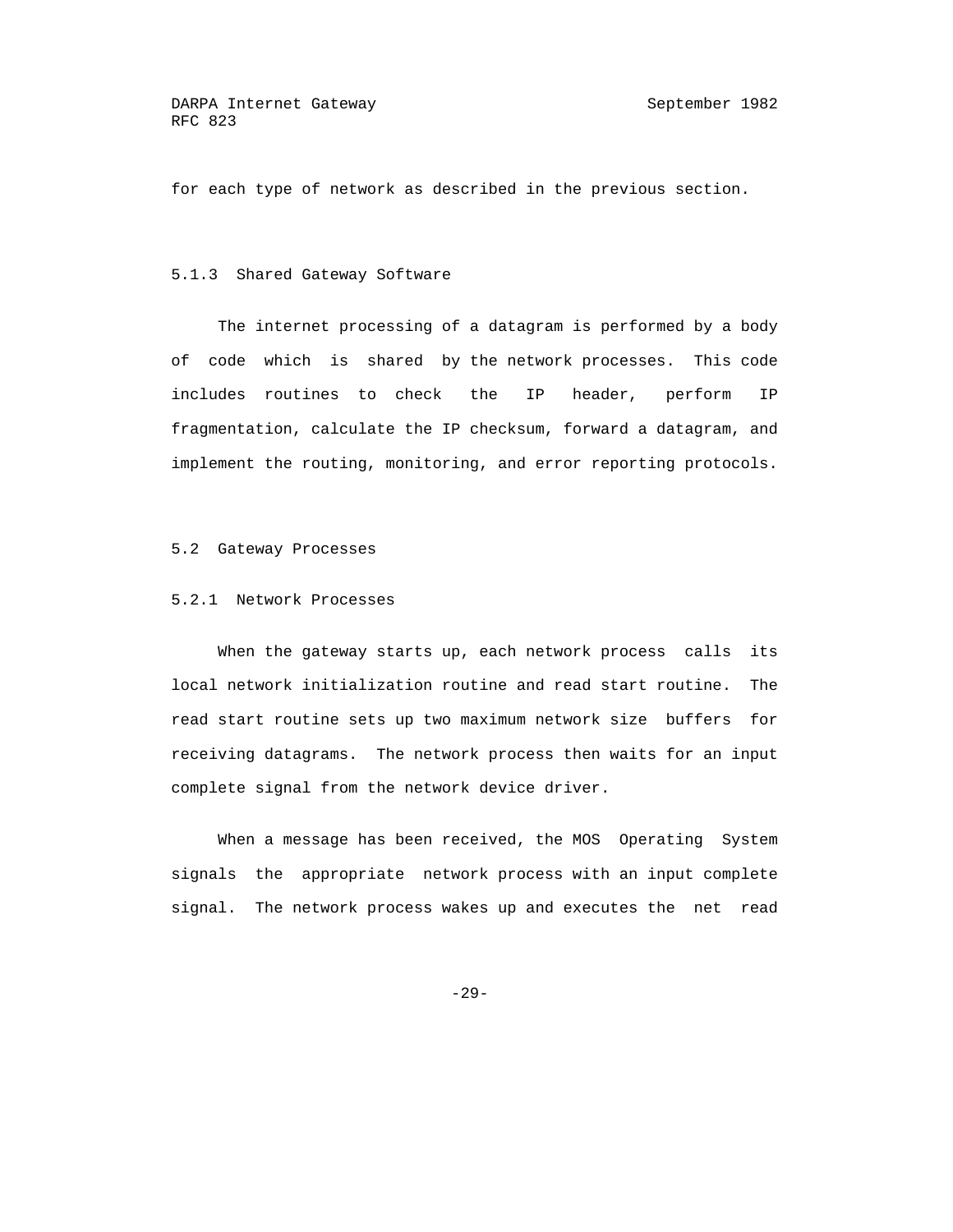complete routine. After the message has been processed, the network process waits for more input.

 The net read complete routine is the major message processing loop in the gateway. The following actions are performed when a message has been received:

- o Call Local Network Read Complete Routine
- o Start more reads
- o Check local Network Header
- o Check Internet header
- o Check if datagram is for the gateway
- o Forward the datagram if necessary
- o Send ICMP error message if necessary.

#### 5.2.2 GGP Process

 The GGP process periodically sends GGP echos to each of the gateway's neighbors to determine neighbor connectivity, and sends interface status messages addressed to itself to determine network connectivity. The GGP process also sends out routing updates when necessary. The details of the algorithms currently implemented by the GGP process are given in Section 4.4, Gateway-to-Gateway Protocol, and in Appendix C.

-30-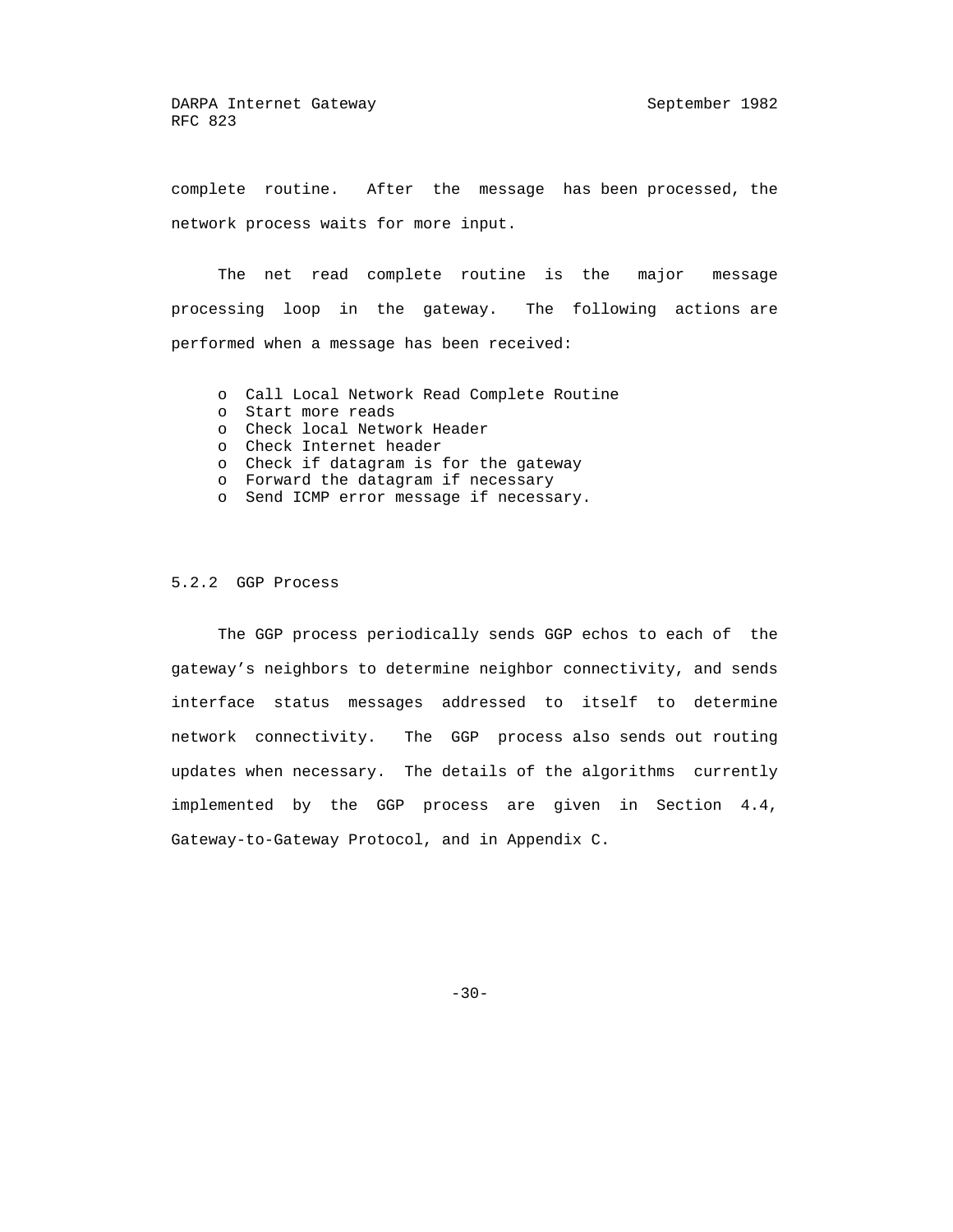5.2.3 HMP Process

 The HMP process handles timer-based gateway statistics collection and the periodic transmission of traps.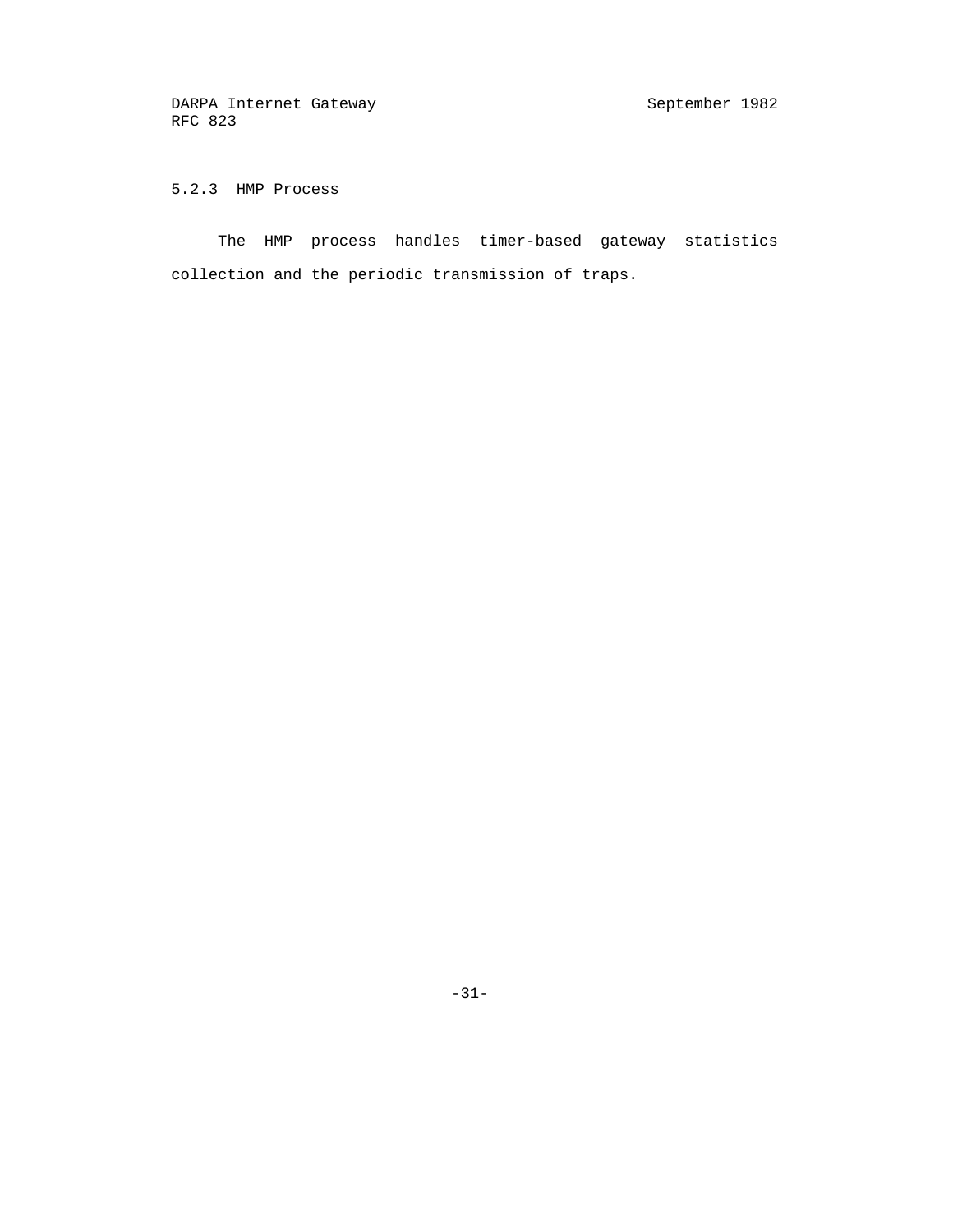# APPENDIX A. GGP Message Formats

 Note that the GGP protocol is currently undergoing extensive changes to introduce the Exterior Gateway Protocol facility; this is the vehicle needed to permit gateways in other systems to exchange routing information with the gateways described in this document.

 Each GGP message consists of an Internet header followed by one of the messages explained below. The values (in decimal) in the Internet header used in a GGP message are as follows.

| Version                       | 4.                                                                                                                                                                 |
|-------------------------------|--------------------------------------------------------------------------------------------------------------------------------------------------------------------|
| IHL                           | Internet header length in 32-bit words.                                                                                                                            |
| Type of Service               | 0.                                                                                                                                                                 |
| Total Length                  | Length of Internet header and data<br>in<br>octets.                                                                                                                |
| ID, Flags,<br>Fragment Offset | 0.                                                                                                                                                                 |
| Time to Live                  | Time to live in seconds. This field is<br>decremented at least once by each<br>machine that processes the datagram.                                                |
| Protocol                      | Gateway Protocol = $3.$                                                                                                                                            |
| Header Checksum               | The 16 bit one's complement of the one's<br>complement sum of all 16-bit words in<br>the header. For computing the checksum,<br>the checksum field should be zero. |

-32-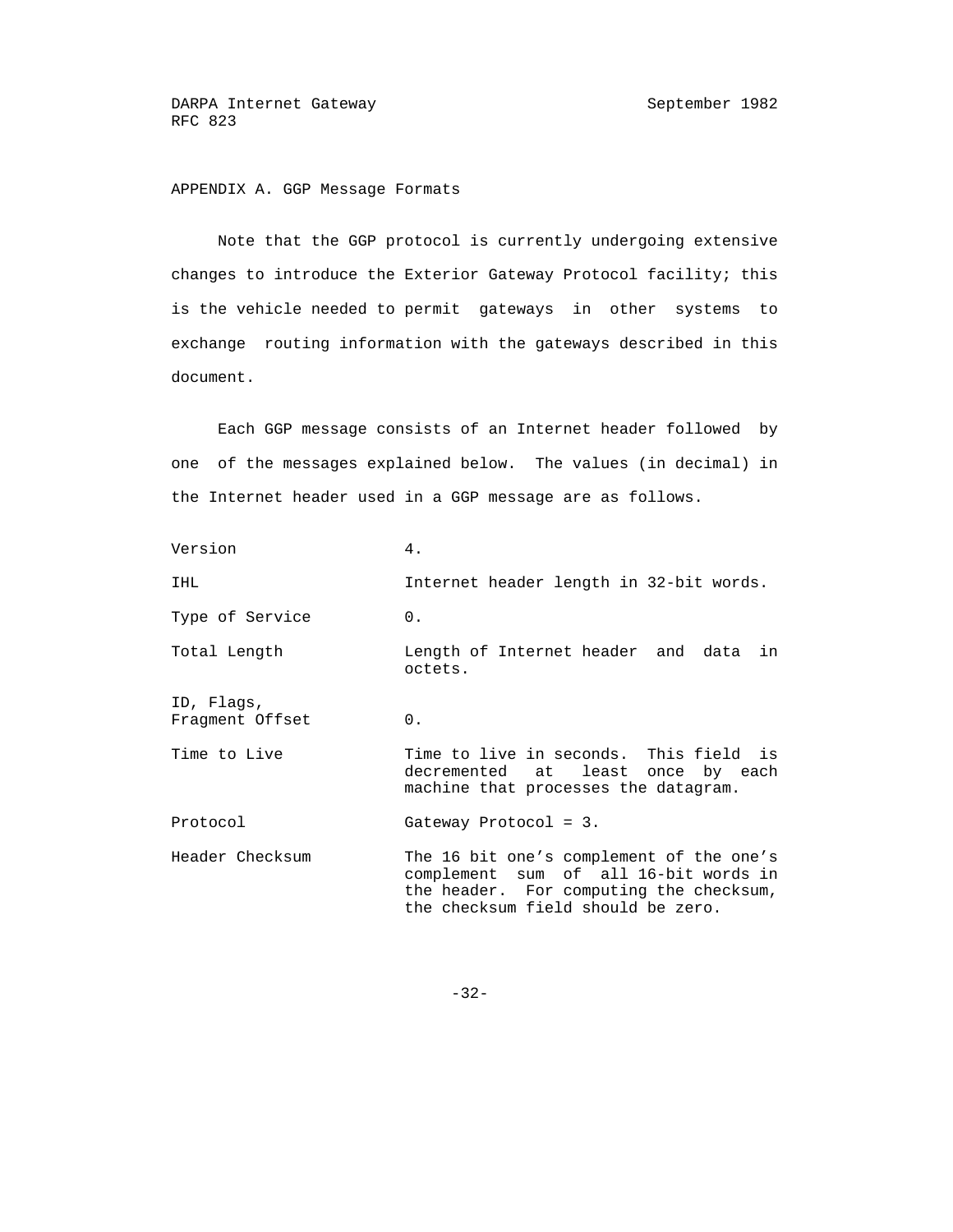| Source Address      | The address of the gateway's interface<br>from which the message is sent. |
|---------------------|---------------------------------------------------------------------------|
| Destination Address | The address of the gateway to which the<br>message is sent.               |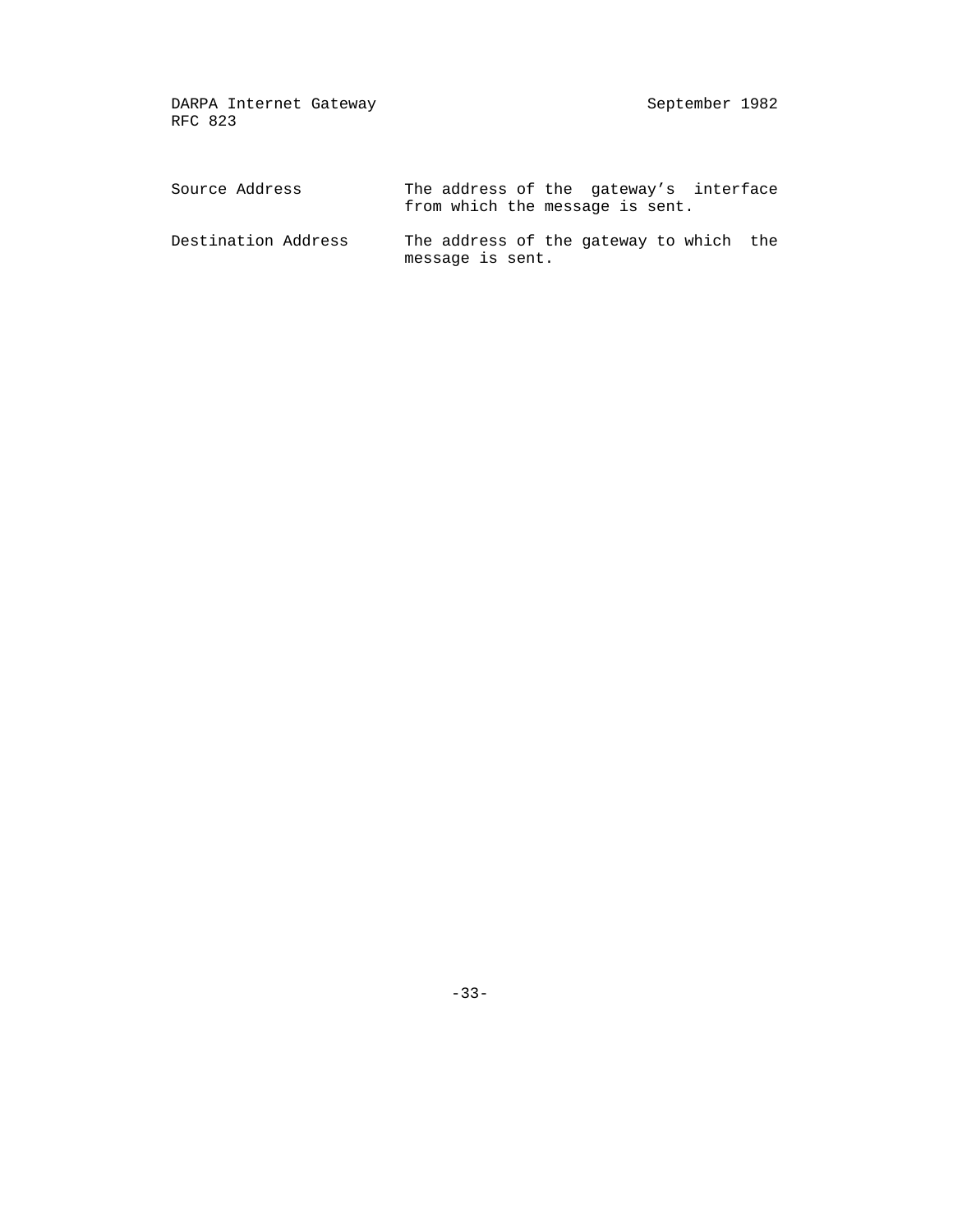ROUTING UPDATE

 0 1 0 1 2 3 4 5 6 7 8 9 0 1 2 3 4 5 +-+-+-+-+-+-+-+-+-+-+-+-+-+-+-+-+ !Gateway Type ! unused (0) ! ; i 2 bytes +-+-+-+-+-+-+-+-+-+-+-+-+-+-+-+-+ ! Sequence Number ! ; 2 bytes +-+-+-+-+-+-+-+-+-+-+-+-+-+-+-+-+ ! need-update ! n-distances !  $\qquad$  : 2 bytes +-+-+-+-+-+-+-+-+-+-+-+-+-+-+-+-+ ! distance 1 ! n1-dist ! : 3 bytes +-+-+-+-+-+-+-+-+-+-+-+-+-+-+-+-+-+-+-+-+-+-+-+-+ ! net11 !!!!!!!!!!!!!!!!!!!!!!!!!!!!!!!!! ; 1, 2 or 3 +-+-+-+-+-+-+-+-+-+-+-+-+-+-+-+-+-+-+-+-+-+-+-+-+ ; bytes ! net12 !!!!!!!!!!!!!!!!!!!!!!!!!!!!!!!!! ; 1, 2 or 3 +-+-+-+-+-+-+-+-+-+-+-+-+-+-+-+-+-+-+-+-+-+-+-+-+ ; bytes **.** The contract of the contract of the contract of the contract of the contract of the contract of the contract of

 . +-+-+-+-+-+-+-+-+-+-+-+-+-+-+-+-+-+-+-+-+-+-+-+-+ ! net1n1 !!!!!!!!!!!!!!!!!!!!!!!!!!!!!!!!! ; n1 nets at +-+-+-+-+-+-+-+-+-+-+-+-+-+-+-+-+-+-+-+-+-+-+-+-+ ; dist 1 . ... . ; ndist groups +-+-+-+-+-+-+-+-+-+-+-+-+-+-+-+-+ ; of nets ! distance n ! nn-dist ! : 2 bytes +-+-+-+-+-+-+-+-+-+-+-+-+-+-+-+-+-+-+-+-+-+-+-+-+ ! netn1 !!!!!!!!!!!!!!!!!!!!!!!!!!!!!!!!! ; 1, 2 or 3 +-+-+-+-+-+-+-+-+-+-+-+-+-+-+-+-+-+-+-+-+-+-+-+-+ ; bytes ! netn2 !!!!!!!!!!!!!!!!!!!!!!!!!!!!!!!!! ; 1, 2 or 3 +-+-+-+-+-+-+-+-+-+-+-+-+-+-+-+-+-+-+-+-+-+-+-+-+ ; bytes **.** The contract of the contract of the contract of the contract of the contract of the contract of the contract of **.** The contract of the contract of the contract of the contract of the contract of the contract of the contract of

 +-+-+-+-+-+-+-+-+-+-+-+-+-+-+-+-+-+-+-+-+-+-+-+-+ ! netnnn !!!!!!!!!!!!!!!!!!!!!!!!!!!!!!!!! ; nn nets at +-+-+-+-+-+-+-+-+-+-+-+-+-+-+-+-+-+-+-+-+-+-+-+-+ ; dist n Gateway Type 12 (decimal) Sequence Number The 16-bit sequence number used to identify routing updates.

need-update An 8-bit field. This byte is set to 1

-34-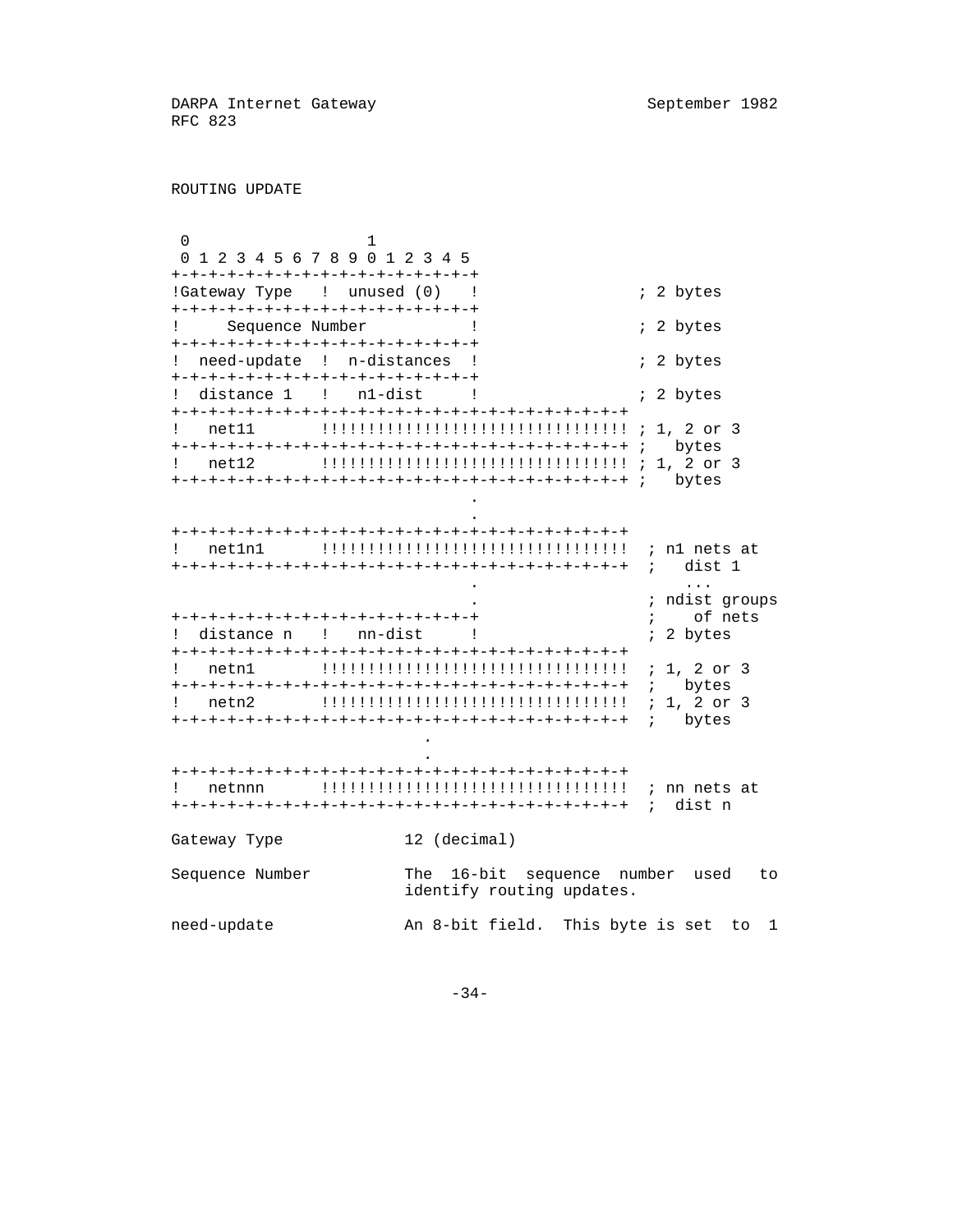> if the source gateway requests a routing update from the destination gateway, and set to 0 if not.

- n-distances An 8-bit field. The number of distance-groups reported in this update. Each distance-group consists of a distance value and a number of nets, followed by the actual net numbers which are reachable at that distance. Not all distances need be reported.
- distance 1 hop count (or other distance measure) which applies to this distance-group.
- n1-dist number of nets which are reported in this distance-group.
- net11 1, 2, or 3 bytes for the first net at distance "distance 1".
- net12 second net

...

net1n1 etc.

 $-35-$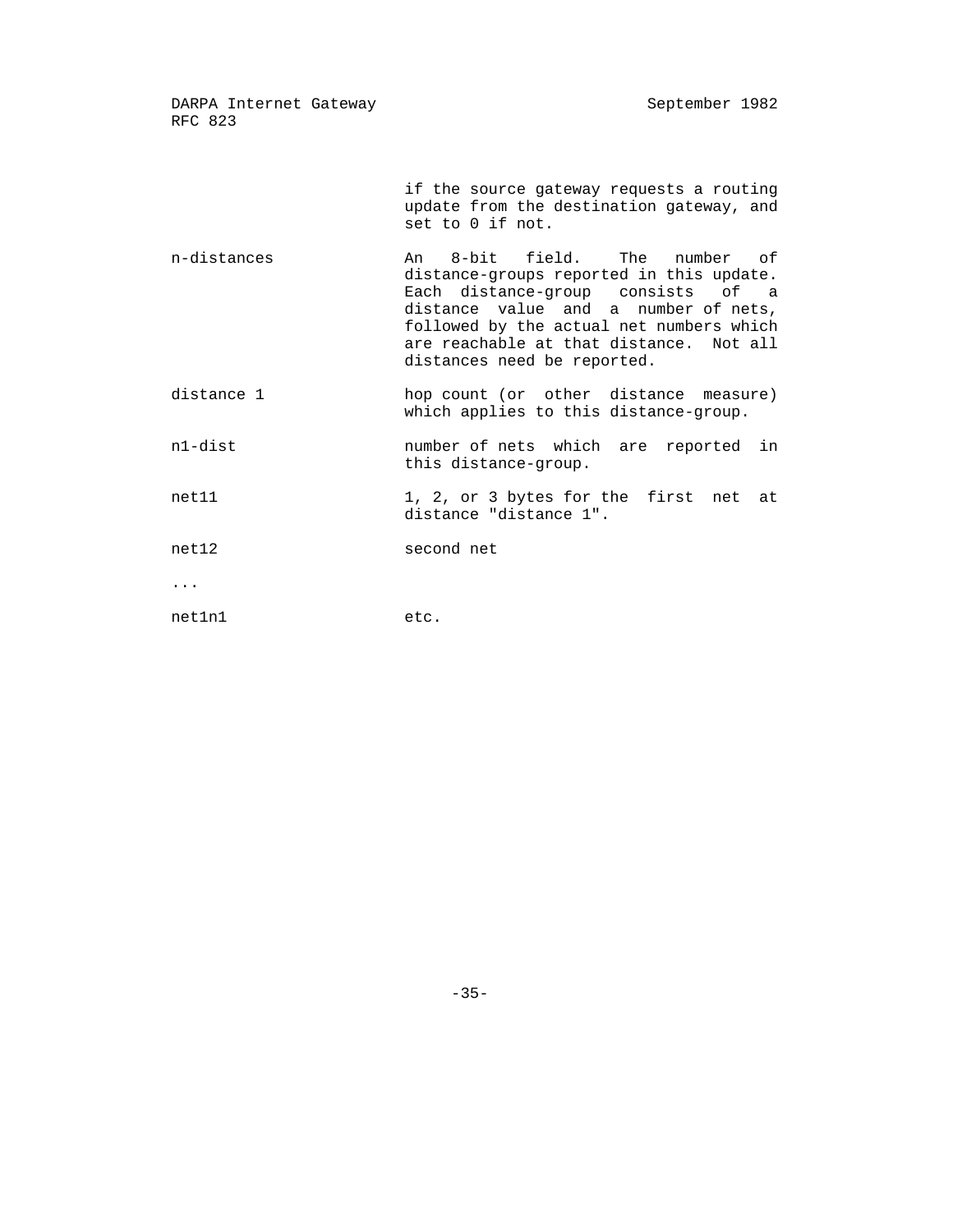ACKNOWLEDGMENT or NEGATIVE ACKNOWLEDGMENT

0  $1$   $2$   $3$  0 1 2 3 4 5 6 7 8 9 0 1 2 3 4 5 6 7 8 9 0 1 2 3 4 5 6 7 8 9 0 1 +-+-+-+-+-+-+-+-+-+-+-+-+-+-+-+-+-+-+-+-+-+-+-+-+-+-+-+-+-+-+-+-+ | Gateway Type | Unused | Sequence number | +-+-+-+-+-+-+-+-+-+-+-+-+-+-+-+-+-+-+-+-+-+-+-+-+-+-+-+-+-+-+-+-+ Gateway Type **Acknowledgments** are type 2. Negative acknowledgments are type 10. Sequence Number The 16-bit sequence number that the gateway is acknowledging or negatively acknowledging.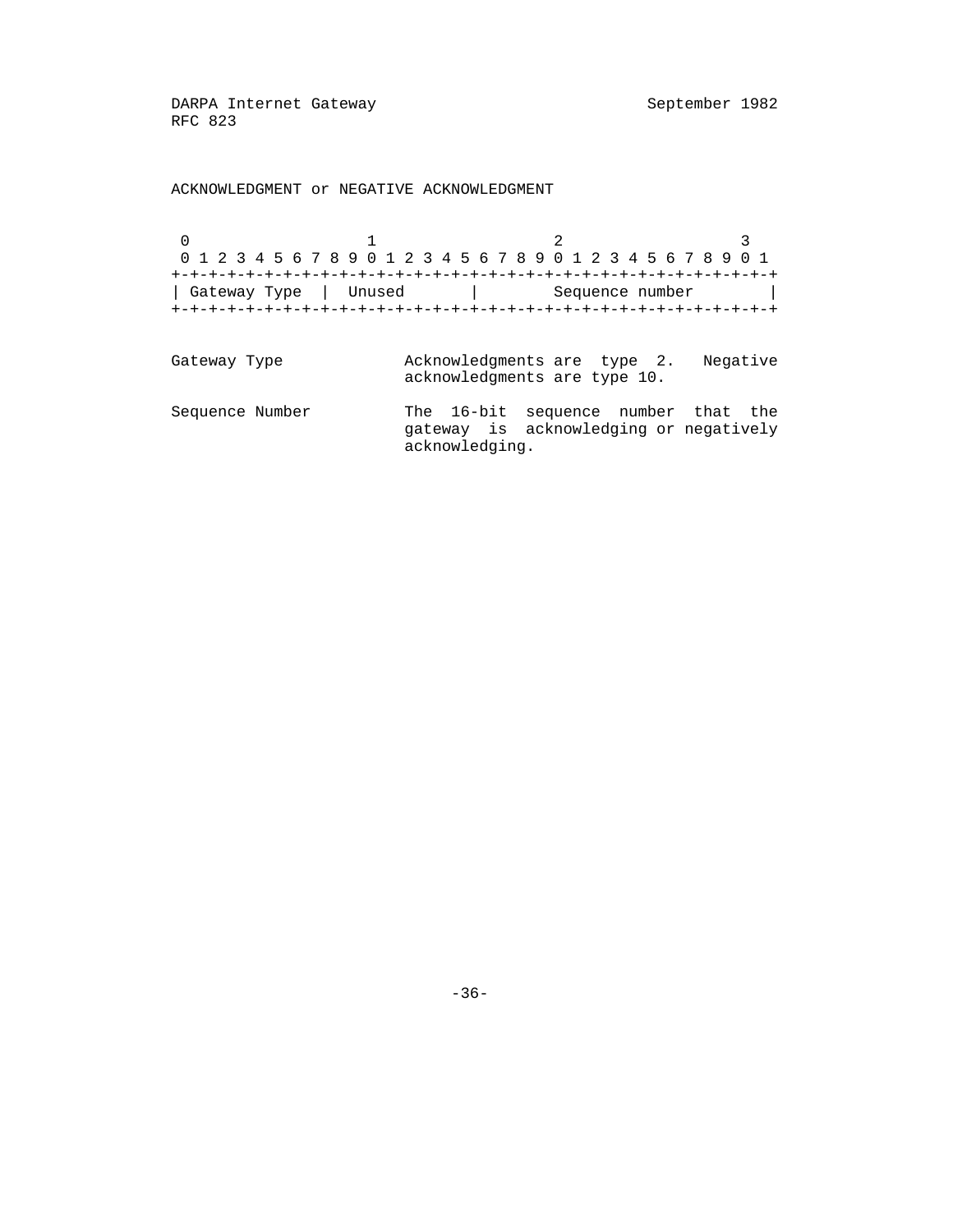GGP ECHO and ECHO REPLY

 $0$  and  $1$  and  $2$  3 0 1 2 3 4 5 6 7 8 9 0 1 2 3 4 5 6 7 8 9 0 1 2 3 4 5 6 7 8 9 0 1 +-+-+-+-+-+-+-+-+-+-+-+-+-+-+-+-+-+-+-+-+-+-+-+-+-+-+-+-+-+-+-+-+ | Gateway Type | Unused | +-+-+-+-+-+-+-+-+-+-+-+-+-+-+-+-+-+-+-+-+-+-+-+-+-+-+-+-+-+-+-+-+

Gateway Type 8 for echo message; 0 for echo reply. Source Address In an echo message, this is the address of the gateway on the same network as the neighbor to which it is sending the echo message. In an echo reply message, the source and destination addresses are simply reversed, and the remainder is returned unchanged.

-37-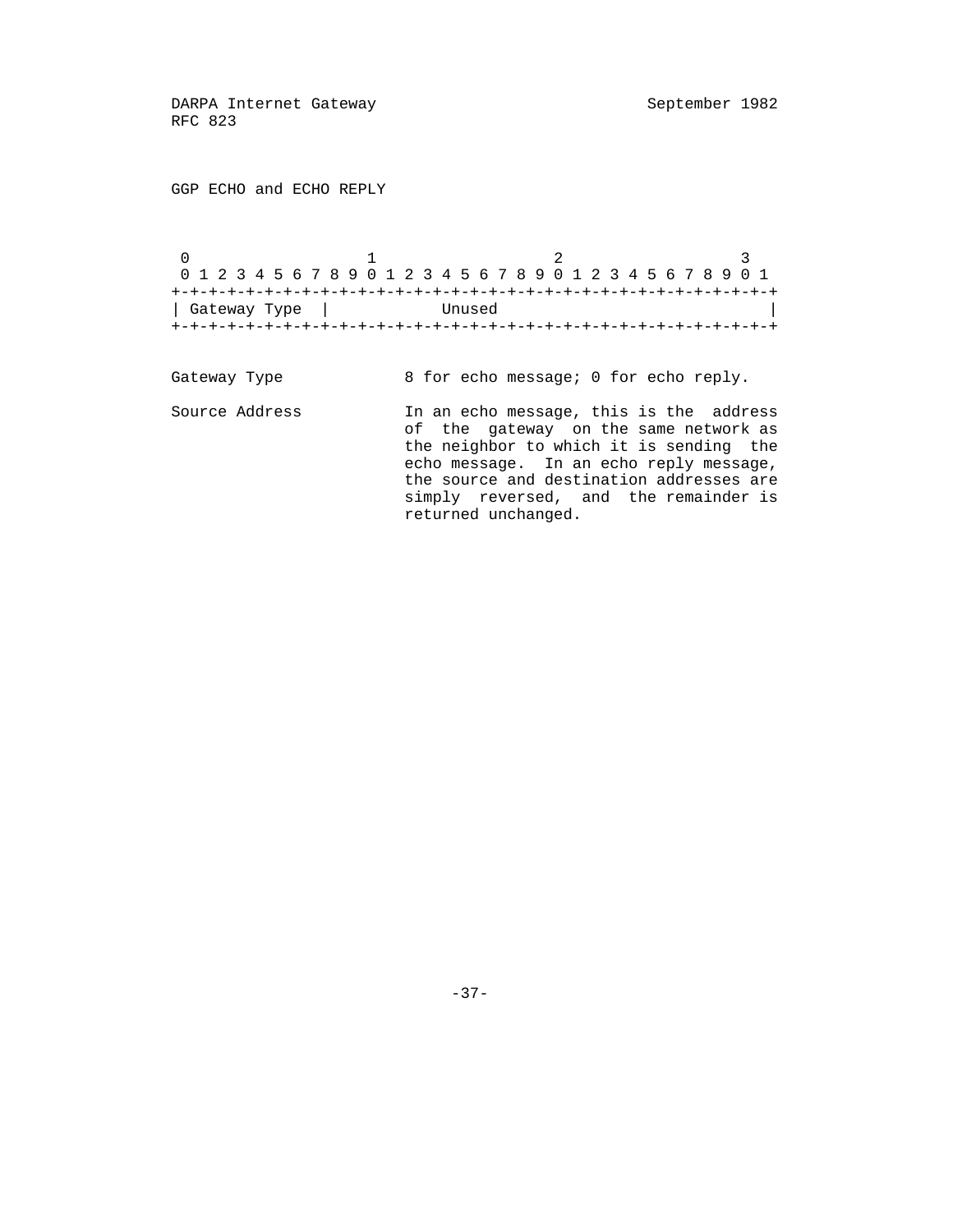NETWORK INTERFACE STATUS  $\begin{array}{ccccccc}\n0 & & & 1 & & & 2 & & 3\n\end{array}$  0 1 2 3 4 5 6 7 8 9 0 1 2 3 4 5 6 7 8 9 0 1 2 3 4 5 6 7 8 9 0 1 +-+-+-+-+-+-+-+-+-+-+-+-+-+-+-+-+-+-+-+-+-+-+-+-+-+-+-+-+-+-+-+-+ ! Gateway Type ! unused ! +-+-+-+-+-+-+-+-+-+-+-+-+-+-+-+-+-+-+-+-+-+-+-+-+-+-+-+-+-+-+-+-+ Gateway Type 9 Source Address Destination Address The address of the gateway's network interface. The gateway can send Net Interface Status messages to itself to determine if it is able to send and receive traffic on its network interface.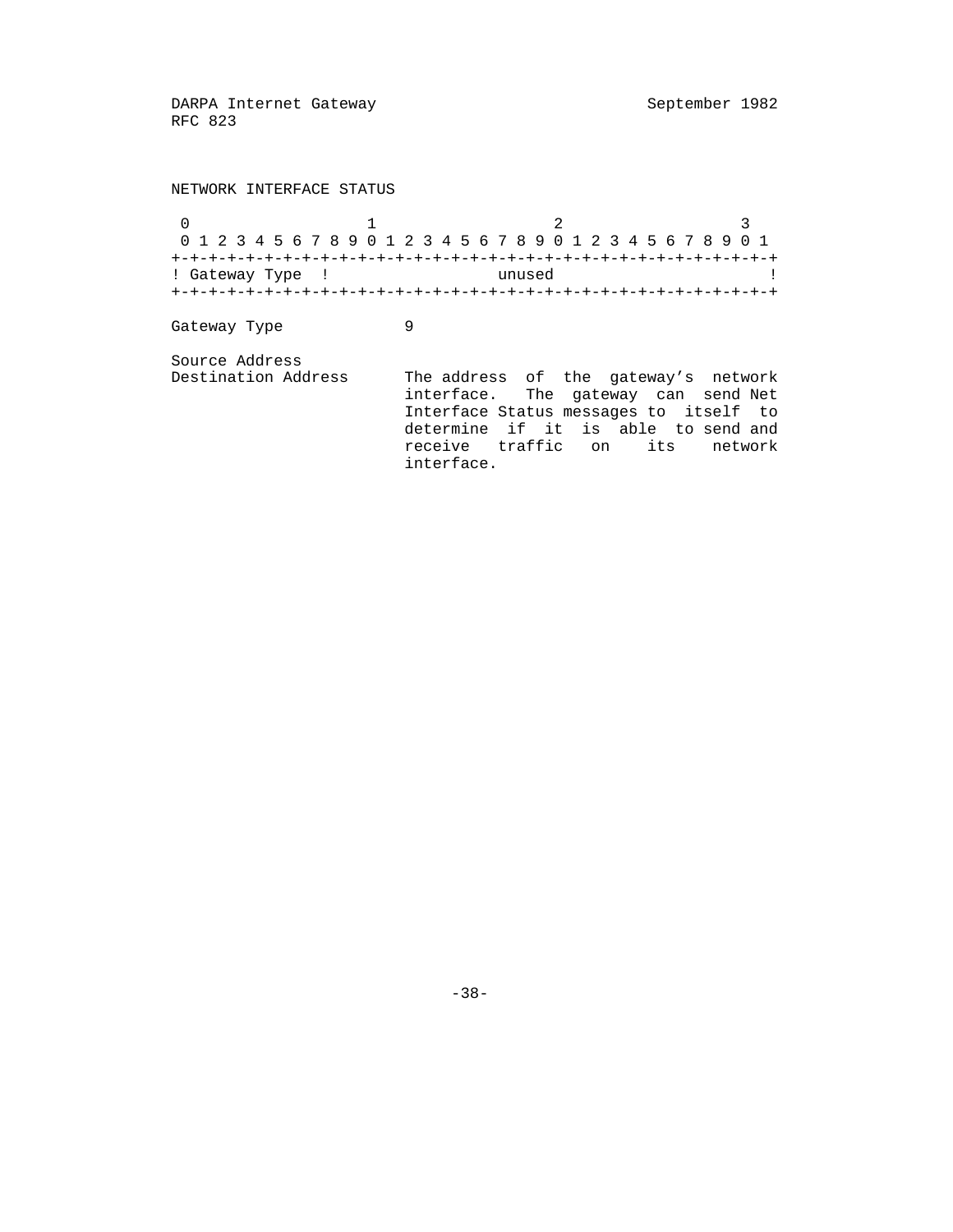APPENDIX B. Information Maintained by Gateways

 In order to implement the shortest-path routing algorithm, gateways must maintain information about their connectivity to networks and other gateways. This section explains the information maintained by each gateway; this information can be organized into the following tables and variables.

o Number of Networks

 The number of networks for which the gateway maintains routing information and to which it can forward traffic.

o Number of Neighbors

 The number of neighbor gateways with which the gateway exchanges routing information.

o Gateway Addresses

The addresses of the gateway's network interfaces.

o Neighbor Gateway Addresses

 The address of each neighbor gateway's network interface that is on the same network as this gateway.

o Neighbor Connectivity Vector

 A vector of the connectivity between this gateway and each of its neighbors.

o Distance Matrix

 A matrix of the routing updates received from the neighbor gateways.

-39-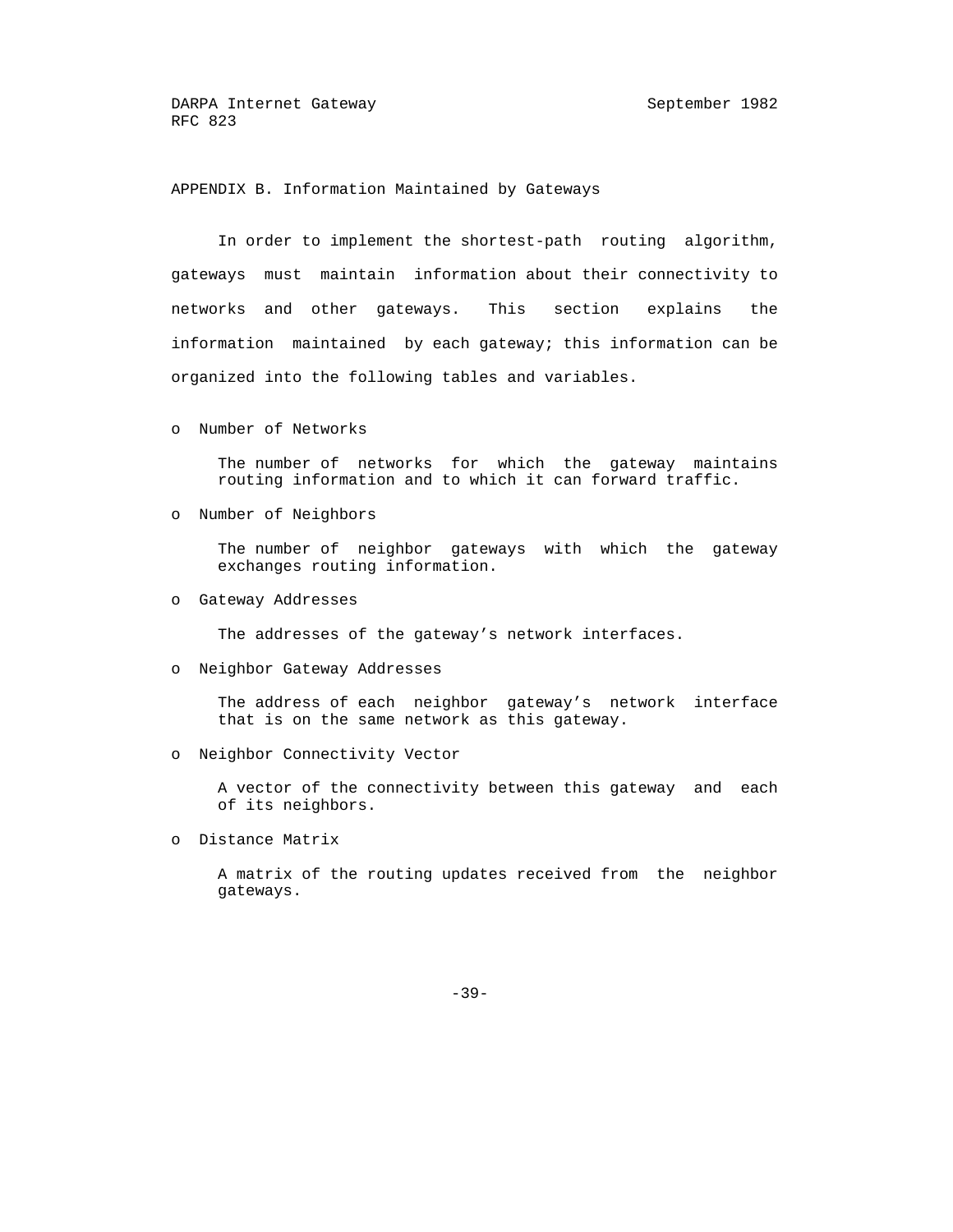o Minimum Distance Vector

A vector containing the minimum distance to each network.

o Routing Updates from Non-Routing Gateways

 The routing updates that would have been received from each non-routing neighbor gateway which does not participate in this routing strategy.

o Routing Table

 A table containing, for each network, a list of the neighbor gateways on a minimum-distance route to the network.

o Send Sequence Number

 The sequence number that will be used to send the next routing update.

o Receive Sequence Numbers

 The sequence numbers that the gateway received in the last routing update from each of its neighbors.

o Received Acknowledgment Vector

 A vector indicating whether or not each neighbor has acknowledged the sequence number in the most recent routing update sent.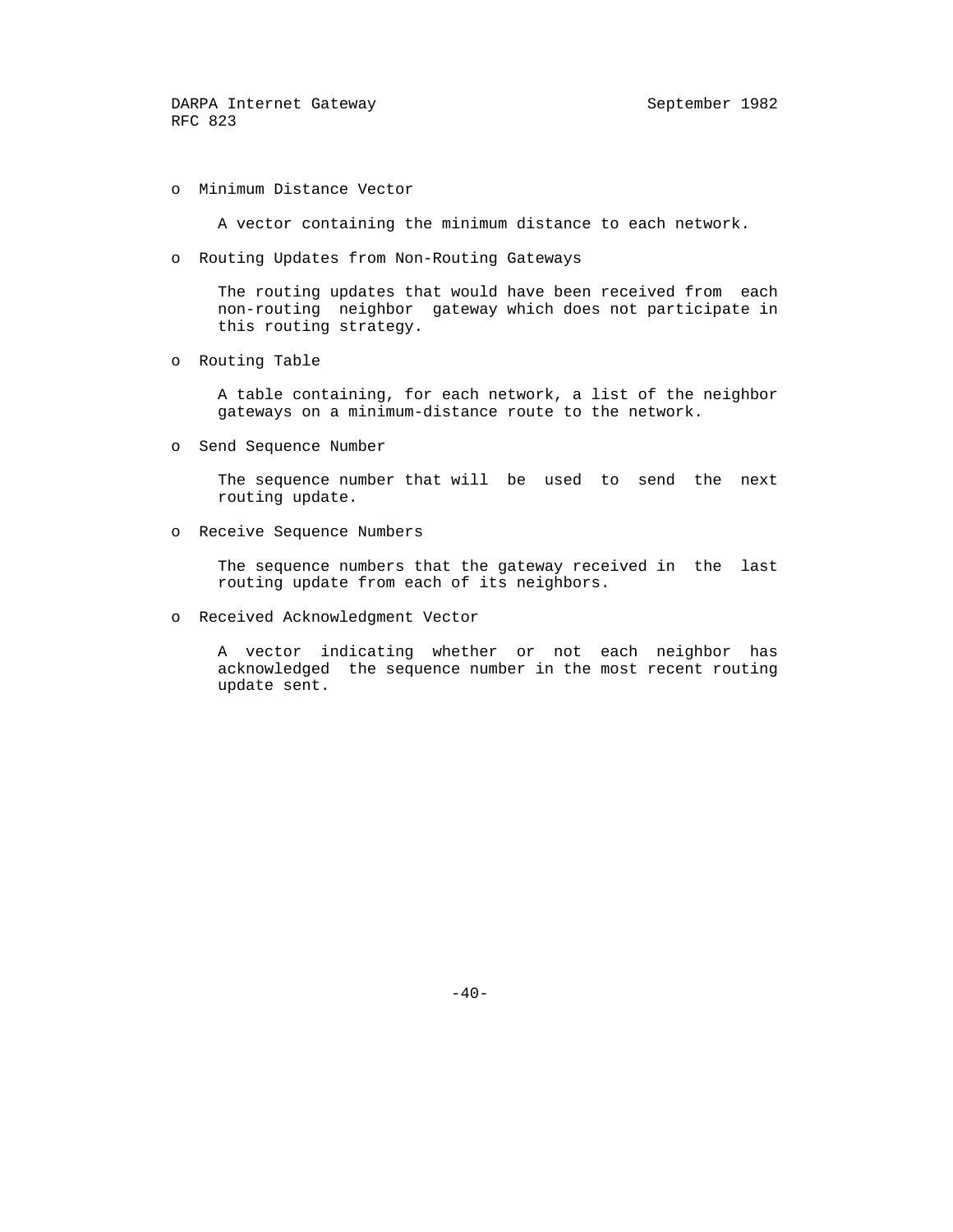APPENDIX C. GGP Events and Responses

 The following list shows the GGP events that occur at a gateway and the gateway's responses. The variables and tables referred to are listed above.

- o Connectivity to an attached network changes.
	- a. Update the Minimum Distance Vector.
	- b. Recompute the Routing Updates.
	- c. Recompute the Routing Table.
	- d. If any routing update has changed, send the new routing updates to the neighbors.
- o Connectivity to a neighbor gateway changes.
	- a. Update the Neighbor Connectivity Vector.
	- b. Recompute the Minimum Distance Vector.
	- c. Recompute the Routing Updates.
	- d. Recompute the Routing Table.
	- e. If any routing update has changed, send the new routing updates to the neighbors.
- o A Routing Update message is received.
	- a. Compare the Internet source address of the Routing Update message to the Neighbor Addresses. If the address is not on the list, add it to the list of Neighbor Addresses, increment the Number of Neighbors, and set the Receive Sequence Number for this neighbor to the sequence number in the Routing Update message.
	- b. Compare the Receive Sequence Number for this neighbor to the sequence number in the Routing Update message to determine whether or not to accept this message. If the message is rejected, send a Negative Acknowledgment message. If the message is accepted, send an Acknowledgment message and proceed with the following steps.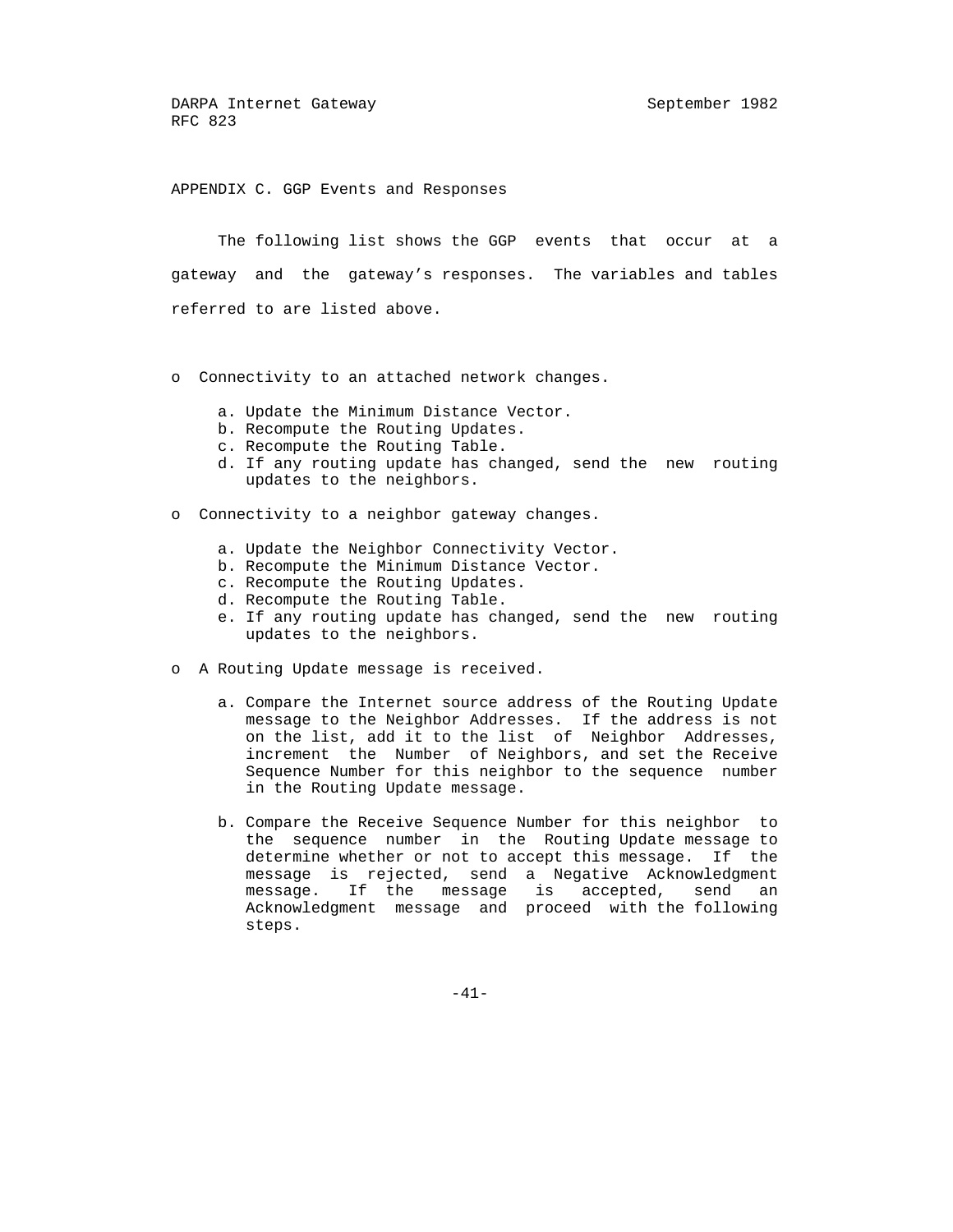- c. Compare the networks reported in the Routing Update message to the Number of Networks. If new networks are reported, enter them in the network vectors, increase the number of networks, and expand the Distance Matrix to account for the new networks.
- d. Copy the routing update received into the appropriate row of the Distance Matrix.
- e. Recompute the Minimum Distance Vector.
- f. Recompute the Routing Updates.
- g. Recompute the Routing Table.
- h. If any routing update has changed, send the new routing updates to the neighbors.
- o An Acknowledgment message is received.

 Compare the sequence number in the message to the Send Sequence Number. If the Send Sequence Number is acknowledged, update the entry in the Received Acknowledgment Vector for the neighbor that sent the acknowledgment.

o A Negative Acknowledgment message is received.

 Compare the sequence number in the message to the Send Sequence Number. If necessary, replace the Send Sequence Number, and retransmit the routing updates.